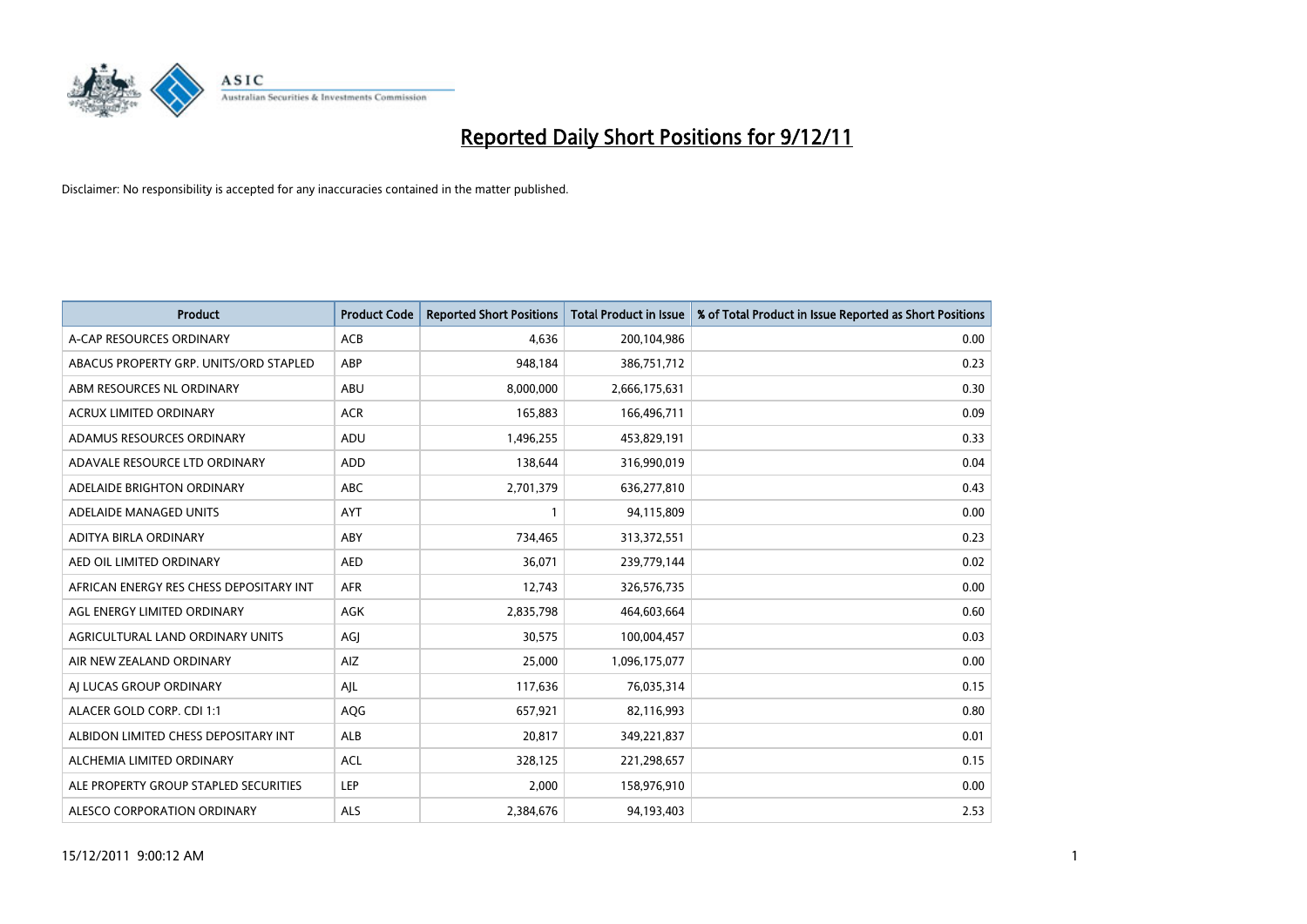

| <b>Product</b>                         | <b>Product Code</b> | <b>Reported Short Positions</b> | <b>Total Product in Issue</b> | % of Total Product in Issue Reported as Short Positions |
|----------------------------------------|---------------------|---------------------------------|-------------------------------|---------------------------------------------------------|
| ALKANE RESOURCES LTD ORDINARY          | <b>ALK</b>          | 8,076,491                       | 269,028,158                   | 3.00                                                    |
| ALLIANCE RESOURCES ORDINARY            | AGS                 | 28,336                          | 341,172,309                   | 0.00                                                    |
| ALLIED GOLD MIN PLC CDI 1:1            | <b>ALD</b>          | 23,023                          | 73,165,755                    | 0.03                                                    |
| ALLIED HEALTH LTD ORDINARY             | <b>AHZ</b>          | 134,528                         | 656,324,383                   | 0.02                                                    |
| ALTONA MINING LTD ORDINARY             | <b>AOH</b>          | 853,459                         | 518,687,704                   | 0.17                                                    |
| ALUMINA LIMITED ORDINARY               | <b>AWC</b>          | 39,098,812                      | 2,440,196,187                 | 1.62                                                    |
| AMADEUS ENERGY ORDINARY                | AMU                 | 454.000                         | 274,786,018                   | 0.17                                                    |
| AMALGAMATED HOLDINGS ORDINARY          | <b>AHD</b>          | 664                             | 157,480,461                   | 0.00                                                    |
| AMCOR LIMITED ORDINARY                 | <b>AMC</b>          | 5,222,683                       | 1,221,776,347                 | 0.39                                                    |
| AMP LIMITED ORDINARY                   | AMP                 | 8,599,243                       | 2,854,672,784                 | 0.29                                                    |
| AMPELLA MINING ORDINARY                | <b>AMX</b>          | 468,534                         | 205,985,108                   | 0.21                                                    |
| ANGLOGOLD ASHANTI CDI 5:1              | AGG                 | 1,000                           | 89,207,765                    | 0.00                                                    |
| ANSELL LIMITED ORDINARY                | <b>ANN</b>          | 2,719,192                       | 130,722,865                   | 2.08                                                    |
| ANTARES ENERGY LTD ORDINARY            | AZZ                 | 91,636                          | 263,000,000                   | 0.03                                                    |
| ANZ BANKING GRP LTD ORDINARY           | ANZ                 | 21,677,894                      | 2,634,777,566                 | 0.81                                                    |
| APA GROUP STAPLED SECURITIES           | APA                 | 6,933,083                       | 639,334,625                   | 1.07                                                    |
| APEX MINERALS NL ORDINARY              | <b>AXM</b>          | 885,146                         | 5,550,243,713                 | 0.02                                                    |
| APN EUROPEAN RETAIL UNITS STAPLED SEC. | <b>AEZ</b>          | 11,832                          | 544,910,660                   | 0.00                                                    |
| APN NEWS & MEDIA ORDINARY              | <b>APN</b>          | 25,520,339                      | 630,211,415                   | 4.04                                                    |
| AQUARIUS PLATINUM. ORDINARY            | <b>AOP</b>          | 3,079,287                       | 470,312,578                   | 0.62                                                    |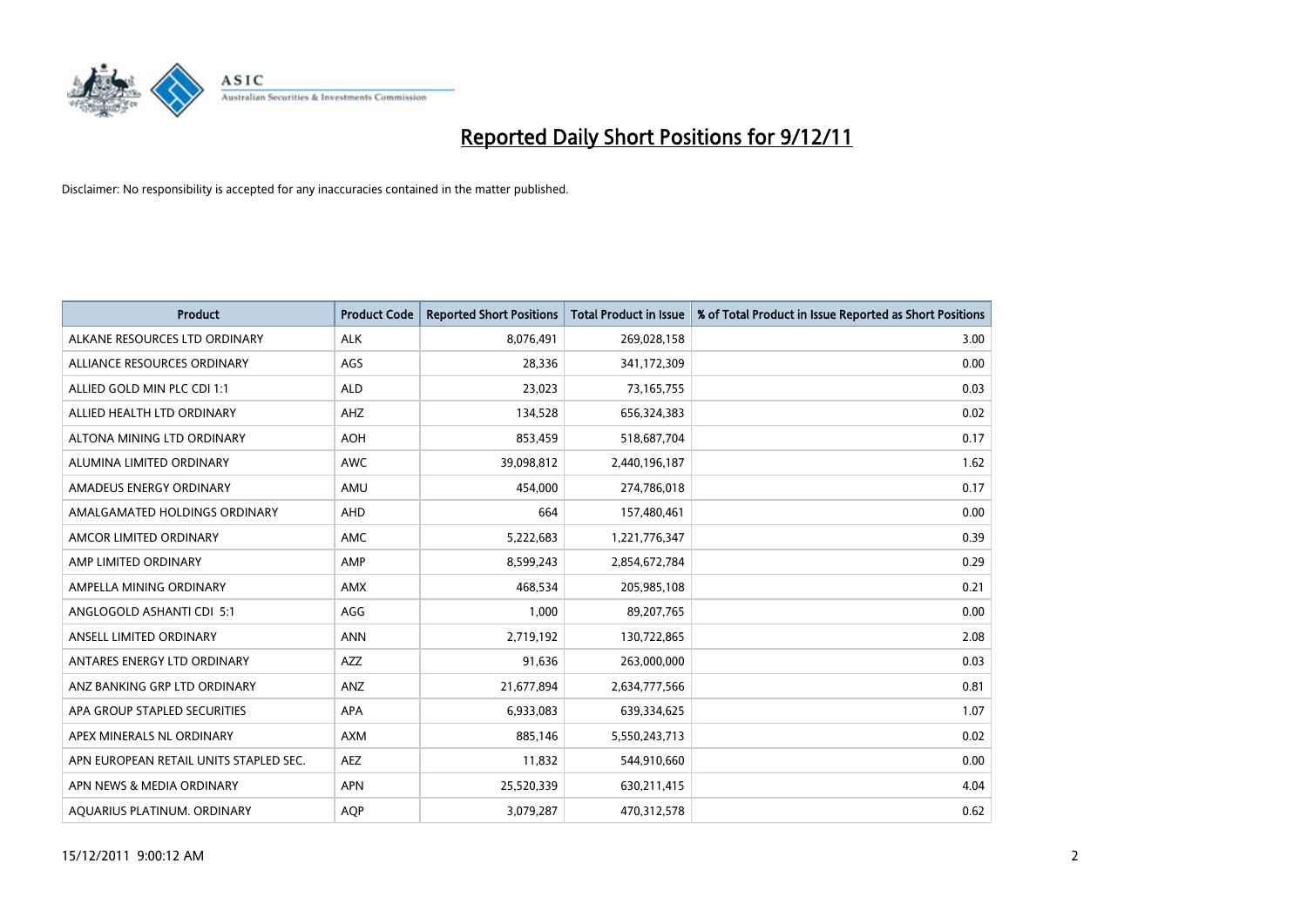

| <b>Product</b>                          | <b>Product Code</b> | <b>Reported Short Positions</b> | <b>Total Product in Issue</b> | % of Total Product in Issue Reported as Short Positions |
|-----------------------------------------|---------------------|---------------------------------|-------------------------------|---------------------------------------------------------|
| AQUILA RESOURCES BONUS DEFERRED         | AQABB               | 210,814                         | 37,436,849                    | 0.56                                                    |
| AQUILA RESOURCES ORDINARY               | <b>AQA</b>          | 5,760,420                       | 374,368,499                   | 1.51                                                    |
| ARAFURA RESOURCE LTD ORDINARY           | <b>ARU</b>          | 11,125,659                      | 367,980,342                   | 3.00                                                    |
| ARB CORPORATION ORDINARY                | <b>ARP</b>          | 14,892                          | 72,481,302                    | 0.01                                                    |
| ARDENT LEISURE GROUP STAPLED SECURITIES | AAD                 | 285,118                         | 324,236,390                   | 0.09                                                    |
| ARISTOCRAT LEISURE ORDINARY             | <b>ALL</b>          | 15,884,223                      | 543,181,024                   | 2.94                                                    |
| ASCIANO LIMITED DEFERRED SETTLEMENT     | <b>AIODC</b>        | 15,887,164                      | 975,367,961                   | 1.61                                                    |
| ASG GROUP LIMITED ORDINARY              | ASZ                 | 91,071                          | 171,456,889                   | 0.06                                                    |
| ASPEN GROUP ORD/UNITS STAPLED           | <b>APZ</b>          | 1,006,675                       | 591,084,183                   | 0.17                                                    |
| ASPIRE MINING LTD ORDINARY              | <b>AKM</b>          | 286,760                         | 620,594,556                   | 0.05                                                    |
| ASTON RES LTD ORDINARY                  | <b>AZT</b>          | 1,358,725                       | 204,668,861                   | 0.64                                                    |
| ASTRO JAP PROP GROUP STAPLED SECURITIES | AJA                 | 28,298                          | 58,445,002                    | 0.04                                                    |
| ASX LIMITED ORDINARY                    | ASX                 | 2,466,002                       | 175,136,729                   | 1.42                                                    |
| ATLAS IRON LIMITED ORDINARY             | <b>AGO</b>          | 17,069,541                      | 894,684,560                   | 1.89                                                    |
| <b>AURORA OIL &amp; GAS ORDINARY</b>    | <b>AUT</b>          | 11,289,440                      | 411,655,343                   | 2.74                                                    |
| AUSDRILL LIMITED ORDINARY               | ASL                 | 92,941                          | 303,154,822                   | 0.02                                                    |
| AUSENCO LIMITED ORDINARY                | AAX                 | 1,187,380                       | 123,258,843                   | 0.95                                                    |
| AUSTAL LIMITED ORDINARY                 | ASB                 | 222,974                         | 188,069,638                   | 0.12                                                    |
| <b>AUSTAR UNITED ORDINARY</b>           | <b>AUN</b>          | 11,950,453                      | 1,271,505,737                 | 0.94                                                    |
| AUSTBROKERS HOLDINGS ORDINARY           | <b>AUB</b>          | 2                               | 55,419,436                    | 0.00                                                    |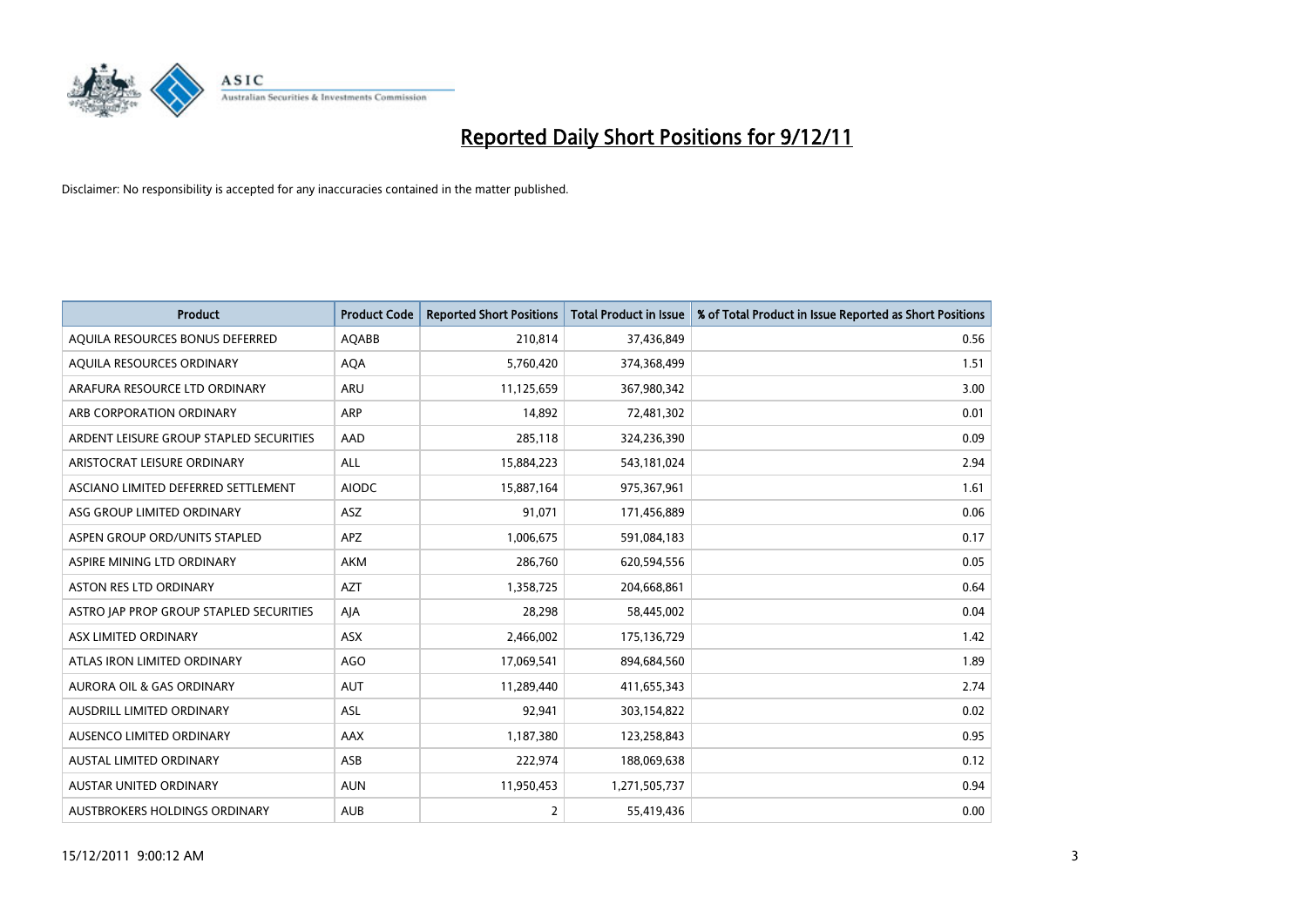

| <b>Product</b>                       | <b>Product Code</b> | <b>Reported Short Positions</b> | Total Product in Issue | % of Total Product in Issue Reported as Short Positions |
|--------------------------------------|---------------------|---------------------------------|------------------------|---------------------------------------------------------|
| AUSTIN ENGINEERING ORDINARY          | ANG                 | 46.001                          | 72,014,403             | 0.06                                                    |
| AUSTRAL GOLD ORDINARY                | AGD                 | 2,000                           | 169,139,739            | 0.00                                                    |
| <b>AUSTRALAND ASSETS ASSETS</b>      | AAZPB               | 1,168                           | 2,750,000              | 0.04                                                    |
| AUSTRALAND PROPERTY STAPLED SECURITY | <b>ALZ</b>          | 402,695                         | 576,846,597            | 0.05                                                    |
| AUSTRALIAN AGRICULT, ORDINARY        | AAC                 | 767,243                         | 312,892,824            | 0.23                                                    |
| <b>AUSTRALIAN EDUCATION UNITS</b>    | <b>AEU</b>          | 625,000                         | 175,465,397            | 0.36                                                    |
| AUSTRALIAN INFRASTR, UNITS/ORDINARY  | <b>AIX</b>          | 11,934,867                      | 620,733,944            | 1.92                                                    |
| <b>AUSTRALIAN MINES LTD ORDINARY</b> | <b>AUZ</b>          | 1,400,000                       | 636,910,317            | 0.22                                                    |
| AUSTRALIAN PHARM, ORDINARY           | API                 | 586,029                         | 488,115,883            | 0.12                                                    |
| AUTOMOTIVE HOLDINGS ORDINARY         | AHE                 | 4,876                           | 260,579,682            | 0.00                                                    |
| AVEXA LIMITED ORDINARY               | <b>AVX</b>          | 243,657                         | 847,688,779            | 0.03                                                    |
| AWE LIMITED ORDINARY                 | AWE                 | 1,674,013                       | 521,871,941            | 0.31                                                    |
| AZUMAH RESOURCES ORDINARY            | <b>AZM</b>          | 72,802                          | 282,020,356            | 0.02                                                    |
| <b>BANDANNA ENERGY ORDINARY</b>      | <b>BND</b>          | 1,397,377                       | 528,481,199            | 0.26                                                    |
| BANK OF QUEENSLAND. ORDINARY         | <b>BOO</b>          | 10,252,289                      | 225,369,547            | 4.55                                                    |
| <b>BANNERMAN RESOURCES ORDINARY</b>  | <b>BMN</b>          | 199,102                         | 234,435,934            | 0.08                                                    |
| <b>BASE RES LIMITED ORDINARY</b>     | <b>BSE</b>          | 324,272                         | 460,440,029            | 0.07                                                    |
| BATHURST RESOURCES ORDINARY          | <b>BTU</b>          | 12,902,936                      | 689,447,997            | 1.88                                                    |
| <b>BAUXITE RESOURCE LTD ORDINARY</b> | <b>BAU</b>          | 123,797                         | 235,379,896            | 0.06                                                    |
| BC IRON LIMITED ORDINARY             | <b>BCI</b>          | 353,261                         | 95,311,000             | 0.38                                                    |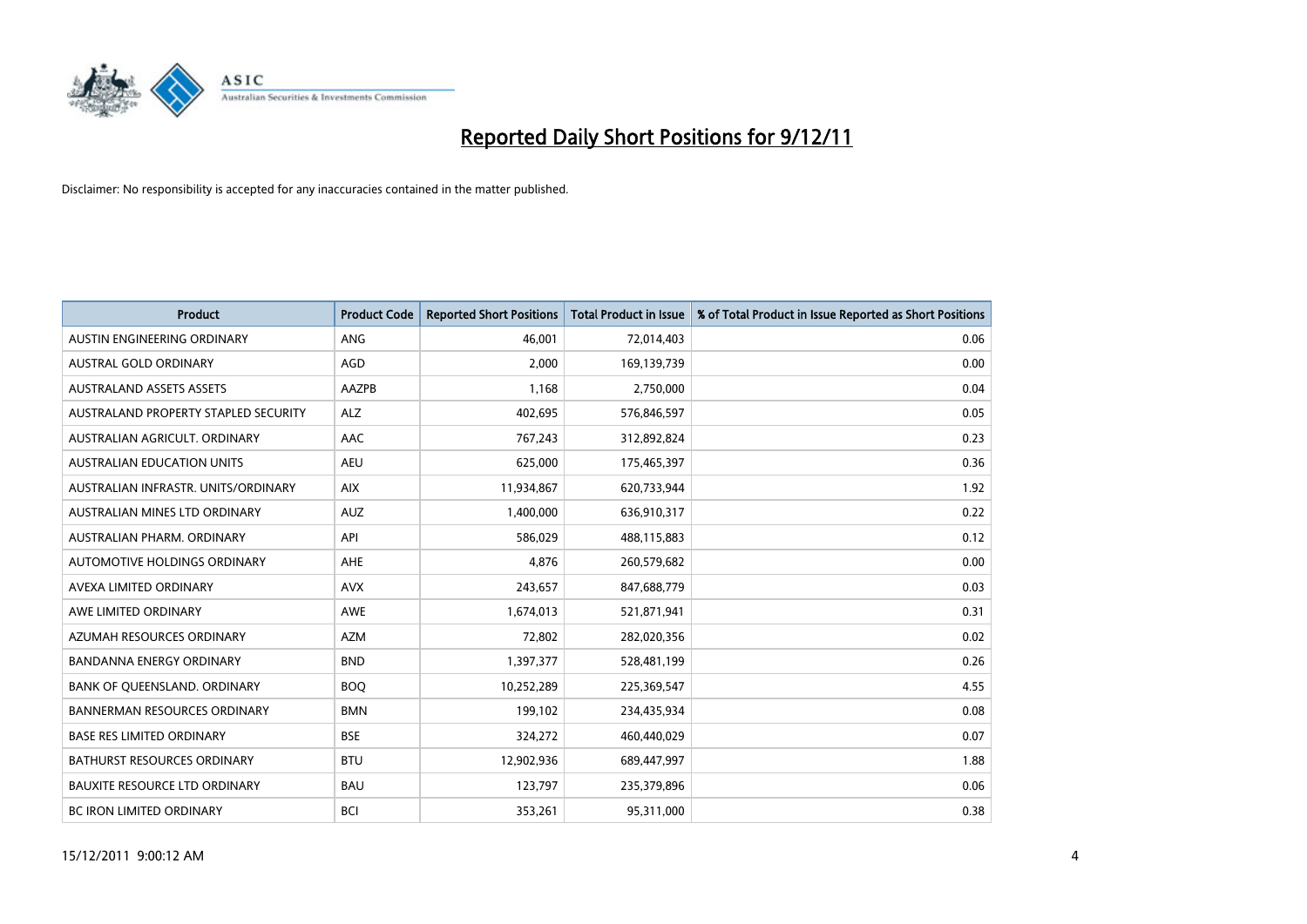

| <b>Product</b>                       | <b>Product Code</b> | <b>Reported Short Positions</b> | <b>Total Product in Issue</b> | % of Total Product in Issue Reported as Short Positions |
|--------------------------------------|---------------------|---------------------------------|-------------------------------|---------------------------------------------------------|
| BEACH ENERGY LIMITED ORDINARY        | <b>BPT</b>          | 6,571,018                       | 1,107,635,932                 | 0.59                                                    |
| BEADELL RESOURCE LTD ORDINARY        | <b>BDR</b>          | 2,634,941                       | 657,906,946                   | 0.40                                                    |
| BENDIGO AND ADELAIDE ORDINARY        | <b>BEN</b>          | 5,550,406                       | 365,831,662                   | 1.51                                                    |
| BERKELEY RESOURCES ORDINARY          | <b>BKY</b>          | 65,417                          | 174,298,273                   | 0.03                                                    |
| BETASHARES ASX RES ETF UNITS         | <b>ORE</b>          | 88.220                          | 4,219,665                     | 2.09                                                    |
| <b>BHP BILLITON LIMITED ORDINARY</b> | <b>BHP</b>          | 31,966,241                      | 3,211,496,105                 | 0.96                                                    |
| <b>BILLABONG ORDINARY</b>            | <b>BBG</b>          | 28.401.944                      | 255,102,103                   | 11.12                                                   |
| <b>BIONOMICS LIMITED ORDINARY</b>    | <b>BNO</b>          | 4,393                           | 344,751,779                   | 0.00                                                    |
| <b>BIOTA HOLDINGS ORDINARY</b>       | <b>BTA</b>          | 1,505,896                       | 181,703,711                   | 0.82                                                    |
| <b>BISALLOY STEEL ORDINARY</b>       | <b>BIS</b>          | 84.480                          | 216,455,965                   | 0.04                                                    |
| BKI INVESTMENT LTD ORDINARY          | BKI                 | 508                             | 425,549,573                   | 0.00                                                    |
| <b>BLACKTHORN RESOURCES ORDINARY</b> | <b>BTR</b>          | 35,848                          | 122,918,000                   | 0.03                                                    |
| <b>BLUESCOPE STEEL LTD ORDINARY</b>  | <b>BSL</b>          | 90,260,967                      | 2,700,192,934                 | 3.33                                                    |
| <b>BOART LONGYEAR ORDINARY</b>       | <b>BLY</b>          | 3,781,629                       | 461,163,412                   | 0.81                                                    |
| <b>BOOM LOGISTICS ORDINARY</b>       | <b>BOL</b>          | 337,999                         | 465,011,147                   | 0.07                                                    |
| BORAL LIMITED, ORDINARY              | <b>BLD</b>          | 26,440,211                      | 744,729,957                   | 3.54                                                    |
| BOTSWANA METALS LTD ORDINARY         | <b>BML</b>          | 7,000                           | 143,717,013                   | 0.00                                                    |
| <b>BOW ENERGY LIMITED ORDINARY</b>   | <b>BOW</b>          | 533,079                         | 361,926,672                   | 0.14                                                    |
| <b>BRADKEN LIMITED ORDINARY</b>      | <b>BKN</b>          | 2,459,037                       | 166,624,800                   | 1.48                                                    |
| <b>BRAMBLES LIMITED ORDINARY</b>     | <b>BXB</b>          | 13,333,004                      | 1,480,318,057                 | 0.87                                                    |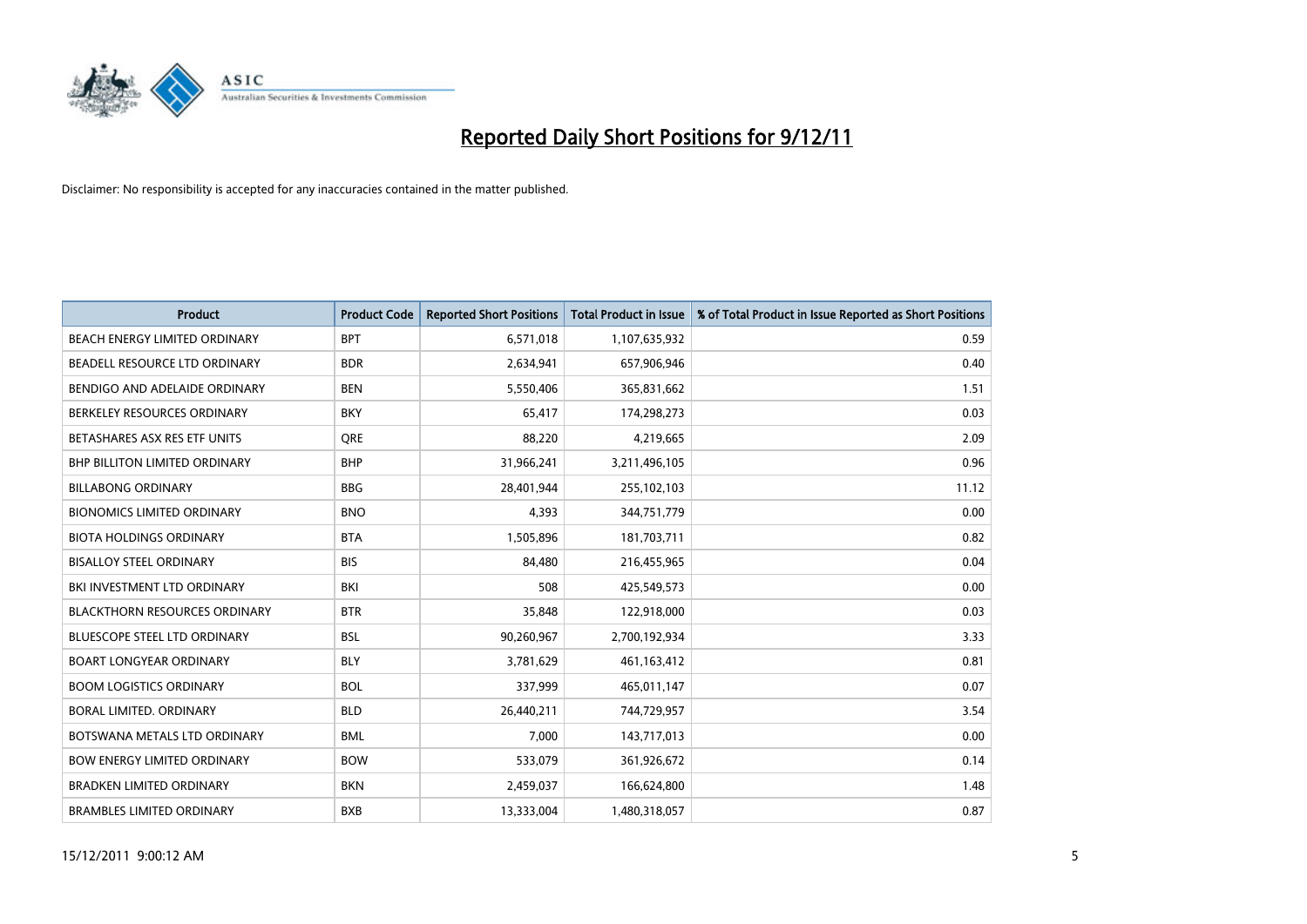

| <b>Product</b>                        | <b>Product Code</b> | <b>Reported Short Positions</b> | <b>Total Product in Issue</b> | % of Total Product in Issue Reported as Short Positions |
|---------------------------------------|---------------------|---------------------------------|-------------------------------|---------------------------------------------------------|
| <b>BREVILLE GROUP LTD ORDINARY</b>    | <b>BRG</b>          | 2,836                           | 130,095,322                   | 0.00                                                    |
| <b>BRICKWORKS LIMITED ORDINARY</b>    | <b>BKW</b>          | 55,047                          | 147,567,333                   | 0.03                                                    |
| <b>BROCKMAN RESOURCES ORDINARY</b>    | <b>BRM</b>          | 88,076                          | 144,803,151                   | 0.05                                                    |
| BT INVESTMENT MNGMNT ORDINARY         | <b>BTT</b>          | 1,129,865                       | 267,906,977                   | 0.42                                                    |
| <b>BURU ENERGY ORDINARY</b>           | <b>BRU</b>          | 911,953                         | 214,625,477                   | 0.43                                                    |
| <b>BWP TRUST ORDINARY UNITS</b>       | <b>BWP</b>          | 428,597                         | 520,012,793                   | 0.08                                                    |
| CABCHARGE AUSTRALIA ORDINARY          | CAB                 | 542,007                         | 120,437,014                   | 0.45                                                    |
| <b>CALTEX AUSTRALIA ORDINARY</b>      | <b>CTX</b>          | 6,353,136                       | 270,000,000                   | 2.35                                                    |
| CAMPBELL BROTHERS ORDINARY            | <b>CPB</b>          | 987,151                         | 67,503,411                    | 1.45                                                    |
| CAPE LAMBERT RES LTD ORDINARY         | <b>CFE</b>          | 928,623                         | 688,108,792                   | 0.13                                                    |
| CARABELLA RES LTD ORDINARY            | <b>CLR</b>          | 8,617                           | 104,603,539                   | 0.01                                                    |
| <b>CARBON ENERGY ORDINARY</b>         | <b>CNX</b>          | 244,102                         | 767,391,062                   | 0.03                                                    |
| <b>CARDNO LIMITED ORDINARY</b>        | <b>CDD</b>          | 5,506                           | 112,210,253                   | 0.00                                                    |
| CARNARVON PETROLEUM ORDINARY          | <b>CVN</b>          | 1,773,077                       | 693,320,634                   | 0.26                                                    |
| <b>CARNEGIE WAVE ENERGY ORDINARY</b>  | <b>CWE</b>          | 83,000                          | 901,487,627                   | 0.01                                                    |
| <b>CARPATHIAN RESOURCES ORDINARY</b>  | <b>CPN</b>          | 75,000                          | 304,535,101                   | 0.02                                                    |
| CARPENTARIA EXP. LTD ORDINARY         | CAP                 | 9,777                           | 98,991,301                    | 0.01                                                    |
| CARSALES.COM LTD ORDINARY             | <b>CRZ</b>          | 12,679,508                      | 234,011,831                   | 5.41                                                    |
| <b>CASH CONVERTERS ORDINARY</b>       | CCV                 | 55,296                          | 379,761,025                   | 0.01                                                    |
| <b>CASPIAN OIL &amp; GAS ORDINARY</b> | <b>CIG</b>          | 50,000                          | 1,331,500,513                 | 0.00                                                    |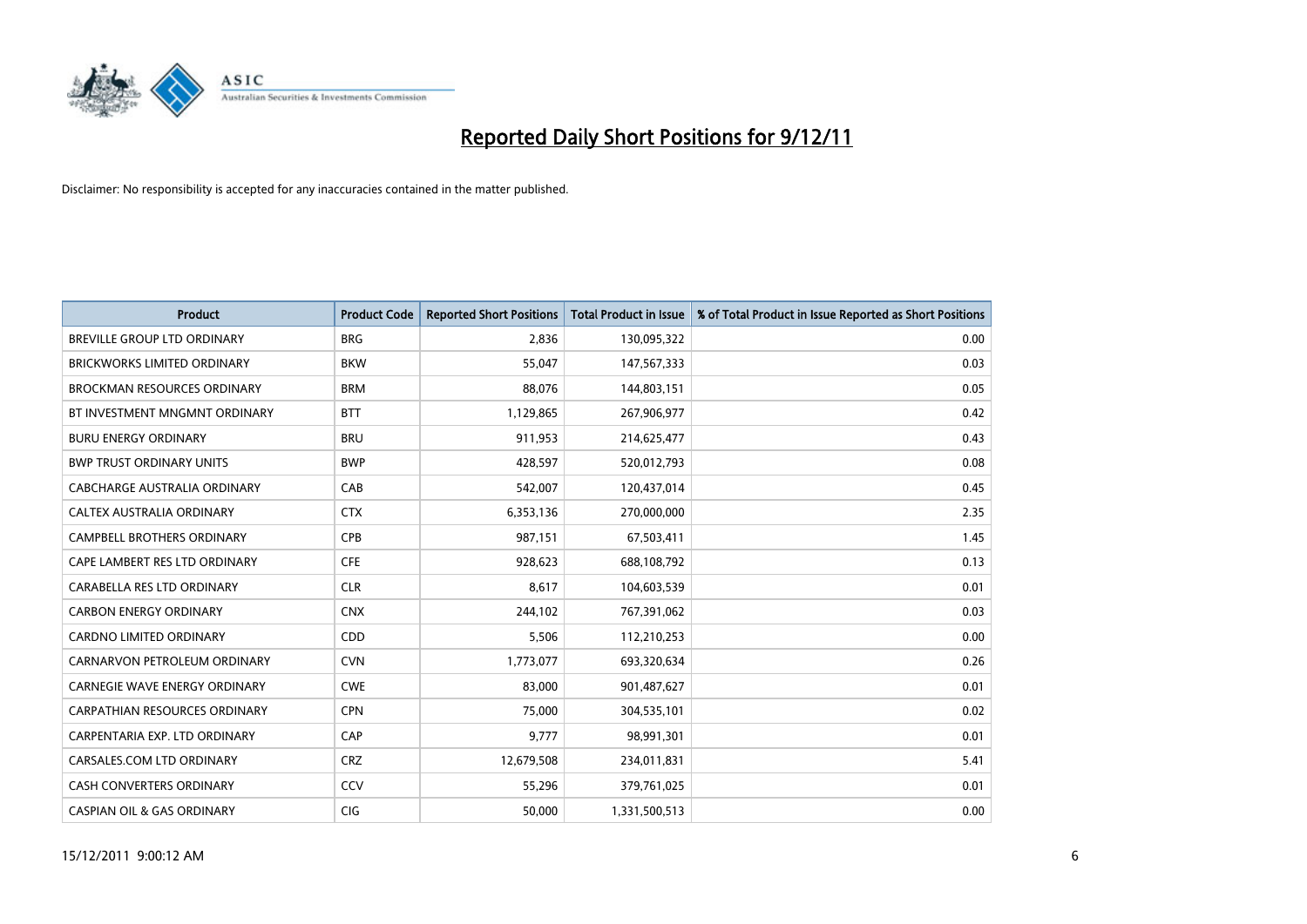

| <b>Product</b>                             | <b>Product Code</b> | <b>Reported Short Positions</b> | <b>Total Product in Issue</b> | % of Total Product in Issue Reported as Short Positions |
|--------------------------------------------|---------------------|---------------------------------|-------------------------------|---------------------------------------------------------|
| <b>CELLNET GROUP ORDINARY</b>              | <b>CLT</b>          | 1,342                           | 60,978,107                    | 0.00                                                    |
| CENTRAL PETROLEUM ORDINARY                 | <b>CTP</b>          | 11,455                          | 1,073,304,842                 | 0.00                                                    |
| <b>CENTRO PROPERTIES UNITS/ORD STAPLED</b> | <b>CNP</b>          | 2,537                           | 972,414,514                   | 0.00                                                    |
| CENTRO RETAIL AUST ORD/UNIT STAPLED SEC    | <b>CRF</b>          | 289,451                         | 1,340,727,759                 | 0.02                                                    |
| CENTRO RETAIL GROUP STAPLED SECURITIES     | <b>CER</b>          | 505,076                         | 2,286,399,424                 | 0.02                                                    |
| <b>CERAMIC FUEL CELLS ORDINARY</b>         | <b>CFU</b>          | 357,444                         | 1,262,577,415                 | 0.04                                                    |
| <b>CFS RETAIL PROPERTY UNITS</b>           | <b>CFX</b>          | 75,207,811                      | 2,839,591,911                 | 2.65                                                    |
| CGA MINING LIMITED ORDINARY                | <b>CGX</b>          | 3,793                           | 333,475,726                   | 0.00                                                    |
| CHALICE GOLD MINES ORDINARY                | <b>CHN</b>          | 200                             | 250,030,886                   | 0.00                                                    |
| CHALLENGER DIV.PRO. STAPLED UNITS          | <b>CDI</b>          | 111,844                         | 883,903,667                   | 0.00                                                    |
| CHALLENGER INFRAST. STAPLED UNITS          | <b>CIF</b>          | 45,571                          | 316,223,785                   | 0.01                                                    |
| <b>CHALLENGER LIMITED ORDINARY</b>         | <b>CGF</b>          | 6,054,084                       | 552,513,723                   | 1.09                                                    |
| <b>CHANDLER MACLEOD LTD ORDINARY</b>       | <b>CMG</b>          | 11,970                          | 466,466,720                   | 0.00                                                    |
| CHARTER HALL GROUP STAPLED US PROHIBIT.    | <b>CHC</b>          | 148,502                         | 308,040,283                   | 0.04                                                    |
| <b>CHARTER HALL OFFICE UNIT</b>            | COO                 | 5,369,957                       | 493,319,730                   | 1.08                                                    |
| <b>CHARTER HALL RETAIL UNITS</b>           | <b>COR</b>          | 1,096,281                       | 299,628,571                   | 0.36                                                    |
| <b>CHORUS LIMITED ORDINARY</b>             | <b>CNU</b>          | 1,119,061                       | 385,082,123                   | 0.28                                                    |
| CITIGOLD CORP LTD ORDINARY                 | <b>CTO</b>          | 703,900                         | 1,105,078,301                 | 0.06                                                    |
| <b>CLOUGH LIMITED ORDINARY</b>             | <b>CLO</b>          | 123,615                         | 769,416,269                   | 0.02                                                    |
| <b>COAL &amp; ALLIED ORDINARY</b>          | <b>CNA</b>          | 6,389                           | 86,584,735                    | 0.01                                                    |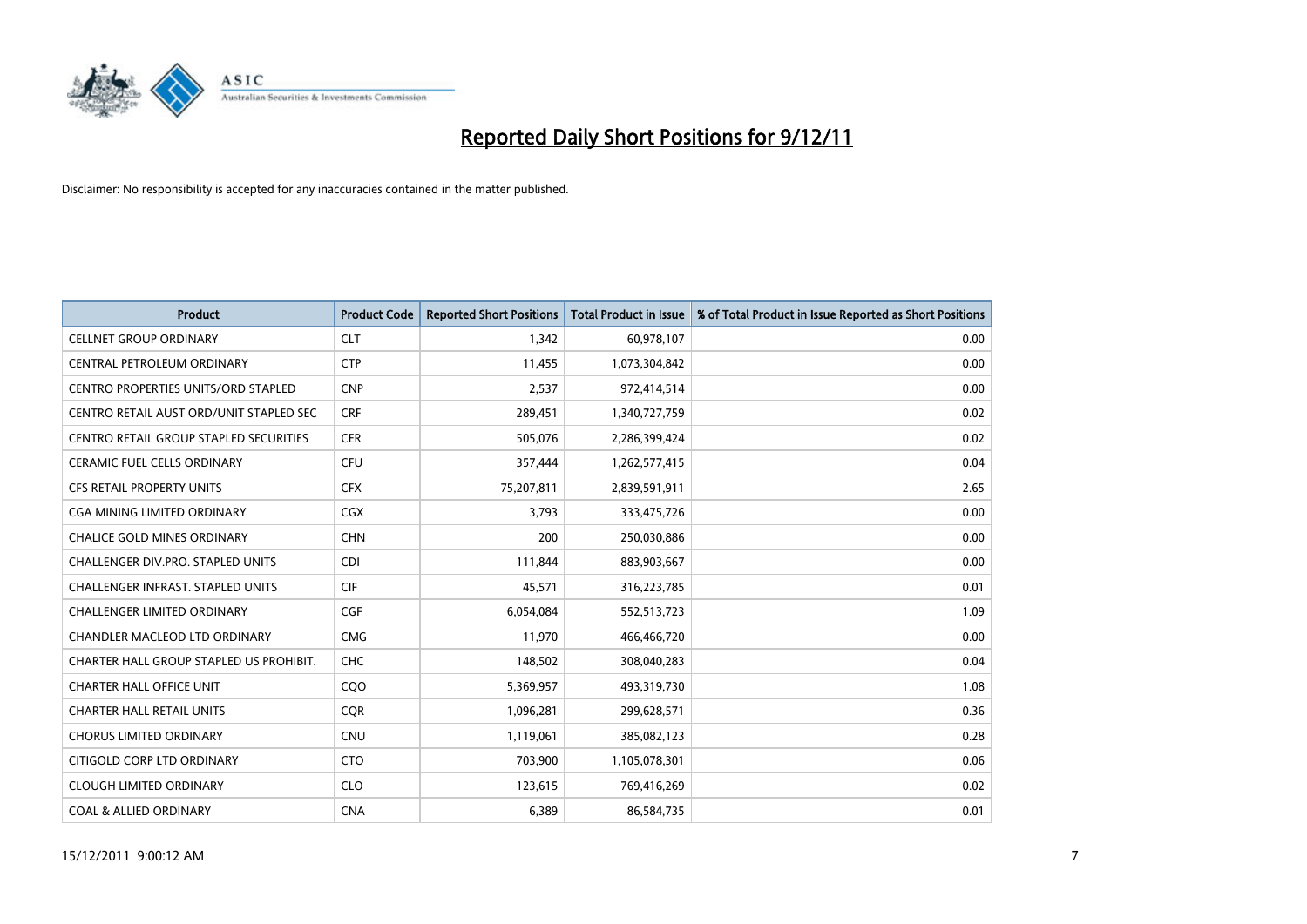

| <b>Product</b>                       | <b>Product Code</b> | <b>Reported Short Positions</b> | <b>Total Product in Issue</b> | % of Total Product in Issue Reported as Short Positions |
|--------------------------------------|---------------------|---------------------------------|-------------------------------|---------------------------------------------------------|
| COAL OF AFRICA LTD ORDINARY          | <b>CZA</b>          | 211,247                         | 611,960,610                   | 0.03                                                    |
| COALSPUR MINES LTD ORDINARY          | <b>CPL</b>          | 1,048,216                       | 579,768,744                   | 0.18                                                    |
| <b>COBAR CONSOLIDATED ORDINARY</b>   | CCU                 | 115,769                         | 205,783,037                   | 0.06                                                    |
| COCA-COLA AMATIL ORDINARY            | <b>CCL</b>          | 9,982,719                       | 759,567,552                   | 1.30                                                    |
| <b>COCHLEAR LIMITED ORDINARY</b>     | <b>COH</b>          | 3,405,420                       | 56,902,433                    | 5.98                                                    |
| <b>COCKATOO COAL ORDINARY</b>        | <b>COK</b>          | 6,870,328                       | 1,016,196,908                 | 0.66                                                    |
| <b>COFFEY INTERNATIONAL ORDINARY</b> | <b>COF</b>          | 15,055                          | 239,260,027                   | 0.01                                                    |
| <b>COKAL LTD ORDINARY</b>            | <b>CKA</b>          | 412,719                         | 149,245,134                   | 0.27                                                    |
| COMMONWEALTH BANK, ORDINARY          | <b>CBA</b>          | 29,554,903                      | 1,576,237,644                 | 1.88                                                    |
| COMMONWEALTH PROP ORDINARY UNITS     | <b>CPA</b>          | 16,270,226                      | 2,458,123,552                 | 0.66                                                    |
| <b>COMPASS RESOURCES ORDINARY</b>    | <b>CMR</b>          | 115,000                         | 1,403,744,100                 | 0.00                                                    |
| COMPUTERSHARE LTD ORDINARY           | <b>CPU</b>          | 4,329,907                       | 555,664,059                   | 0.76                                                    |
| CONSOLIDATED MEDIA, ORDINARY         | <b>CMI</b>          | 596,148                         | 561,834,996                   | 0.10                                                    |
| <b>CONTANGO MICROCAP ORDINARY</b>    | <b>CTN</b>          | 7,500                           | 147,467,406                   | 0.01                                                    |
| CONTINENTAL COAL LTD ORDINARY        | <b>CCC</b>          | 45,735                          | 399,224,054                   | 0.01                                                    |
| <b>COOPER ENERGY LTD ORDINARY</b>    | <b>COE</b>          | 589,539                         | 292,576,001                   | 0.20                                                    |
| <b>COPPER STRIKE LTD ORDINARY</b>    | <b>CSE</b>          | 714                             | 129,455,571                   | 0.00                                                    |
| <b>CORDLIFE LIMITED ORDINARY</b>     | CBB                 |                                 | 150,887,354                   | 0.00                                                    |
| <b>COUNT FINANCIAL ORDINARY</b>      | COU                 | 34                              | 262,282,684                   | 0.00                                                    |
| <b>CREDIT CORP GROUP ORDINARY</b>    | <b>CCP</b>          | 21,044                          | 45,571,114                    | 0.05                                                    |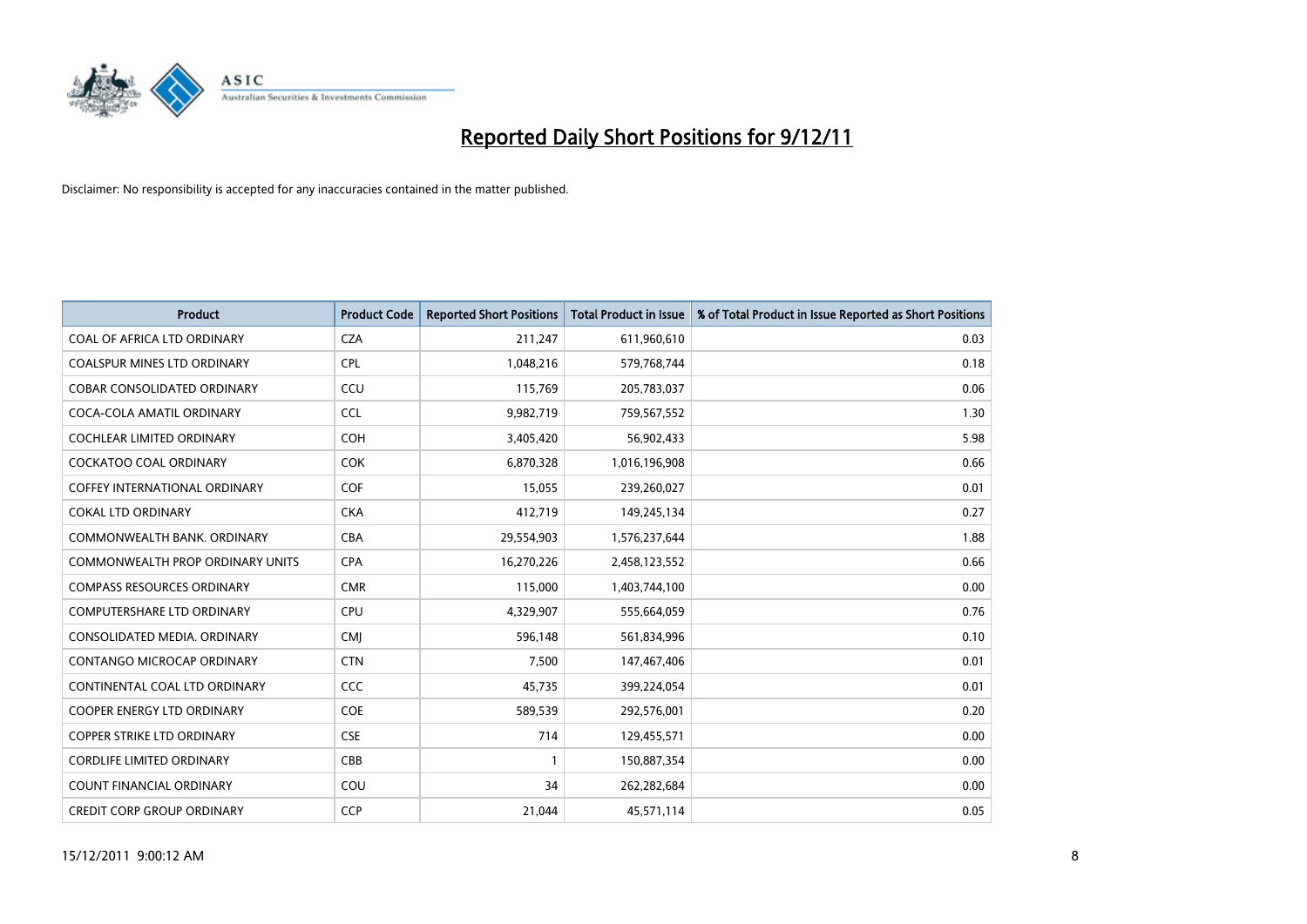

| <b>Product</b>                          | <b>Product Code</b> | <b>Reported Short Positions</b> | <b>Total Product in Issue</b> | % of Total Product in Issue Reported as Short Positions |
|-----------------------------------------|---------------------|---------------------------------|-------------------------------|---------------------------------------------------------|
| <b>CROMWELL PROP STAPLED SECURITIES</b> | <b>CMW</b>          | 8,997                           | 968,904,031                   | 0.00                                                    |
| <b>CROWN LIMITED ORDINARY</b>           | <b>CWN</b>          | 1,618,003                       | 728,394,185                   | 0.22                                                    |
| <b>CSG LIMITED ORDINARY</b>             | CSV                 | 559,311                         | 282,567,499                   | 0.20                                                    |
| <b>CSL LIMITED ORDINARY</b>             | <b>CSL</b>          | 6,049,836                       | 523,403,301                   | 1.15                                                    |
| <b>CSR LIMITED ORDINARY</b>             | <b>CSR</b>          | 15,392,100                      | 506,000,315                   | 3.05                                                    |
| <b>CUDECO LIMITED ORDINARY</b>          | CDU                 | 2,207,793                       | 159,849,865                   | 1.36                                                    |
| <b>CUSTOMERS LIMITED ORDINARY</b>       | CUS                 | 40.463                          | 134,869,357                   | 0.03                                                    |
| DART ENERGY LTD ORDINARY                | <b>DTE</b>          | 5,204,935                       | 734,931,470                   | 0.72                                                    |
| DAVID JONES LIMITED ORDINARY            | <b>DIS</b>          | 47,027,720                      | 524,940,325                   | 8.96                                                    |
| DECMIL GROUP LIMITED ORDINARY           | <b>DCG</b>          | 116,115                         | 124,269,568                   | 0.08                                                    |
| DEEP YELLOW LIMITED ORDINARY            | <b>DYL</b>          | 15,876                          | 1,128,736,403                 | 0.00                                                    |
| DEVINE LIMITED ORDINARY                 | <b>DVN</b>          | 1,011                           | 158,730,556                   | 0.00                                                    |
| DEXUS PROPERTY GROUP STAPLED UNITS      | <b>DXS</b>          | 24,457,237                      | 4,839,024,176                 | 0.49                                                    |
| DISCOVERY METALS LTD ORDINARY           | <b>DML</b>          | 7,576,487                       | 440,128,231                   | 1.72                                                    |
| DOMINO PIZZA ENTERPR ORDINARY           | <b>DMP</b>          | 37,807                          | 69,174,674                    | 0.05                                                    |
| DOWNER EDI LIMITED ORDINARY             | <b>DOW</b>          | 6,132,140                       | 429,100,296                   | 1.42                                                    |
| DUET GROUP STAPLED US PROHIBIT.         | <b>DUE</b>          | 8,477,367                       | 1,091,628,341                 | 0.77                                                    |
| DULUXGROUP LIMITED ORDINARY             | <b>DLX</b>          | 8,609,769                       | 367,456,259                   | 2.33                                                    |
| <b>DWS LTD ORDINARY</b>                 | <b>DWS</b>          | 1,281                           | 132,362,763                   | 0.00                                                    |
| ECHO ENTERTAINMENT ORDINARY             | EGP                 | 6,684,792                       | 688,019,737                   | 0.96                                                    |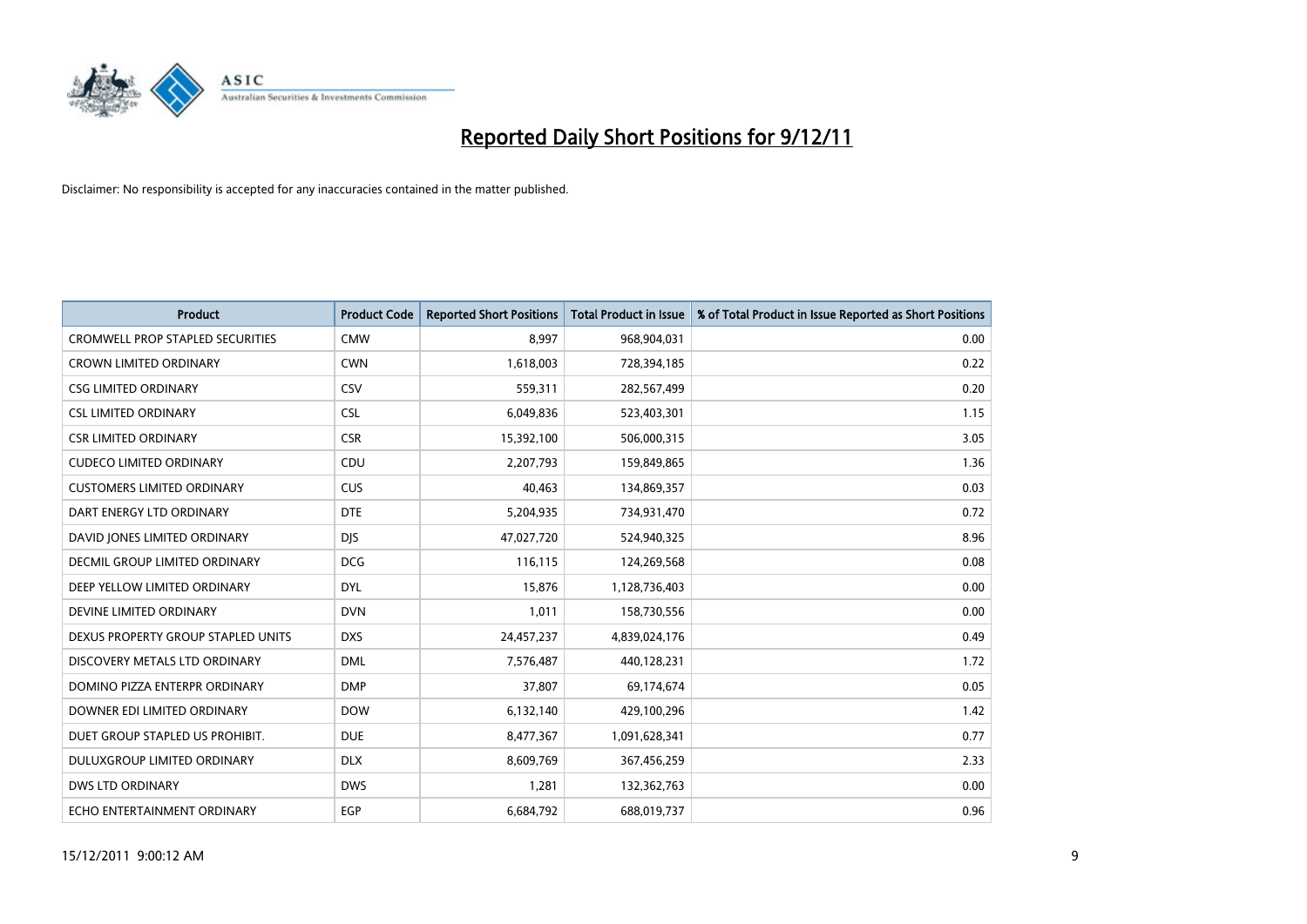

| <b>Product</b>                         | <b>Product Code</b> | <b>Reported Short Positions</b> | <b>Total Product in Issue</b> | % of Total Product in Issue Reported as Short Positions |
|----------------------------------------|---------------------|---------------------------------|-------------------------------|---------------------------------------------------------|
| <b>ELDERS LIMITED ORDINARY</b>         | <b>ELD</b>          | 14,122,079                      | 448,598,480                   | 3.14                                                    |
| ELDORADO GOLD CORP CDI 1:1             | EAU                 | 36,139                          | 9,406,121                     | 0.38                                                    |
| ELEMENTAL MINERALS ORDINARY            | <b>ELM</b>          | 397,039                         | 224,756,064                   | 0.17                                                    |
| ELEMENTOS LIMITED ORDINARY             | <b>ELT</b>          | 16                              | 77,068,979                    | 0.00                                                    |
| ELIXIR PETROLEUM LTD ORDINARY          | <b>EXR</b>          | 324,400                         | 217,288,472                   | 0.15                                                    |
| <b>EMECO HOLDINGS ORDINARY</b>         | <b>EHL</b>          | 1,767,323                       | 631,237,586                   | 0.28                                                    |
| ENDEAVOUR MIN CORP DEFERRED SETTLEMENT | <b>EVR</b>          | 479,221                         | 129,341,319                   | 0.36                                                    |
| ENERGY RESOURCES ORDINARY 'A'          | <b>ERA</b>          | 7,742,411                       | 517,725,062                   | 1.49                                                    |
| <b>ENERGY WORLD CORPOR, ORDINARY</b>   | <b>EWC</b>          | 17,788,023                      | 1,734,166,672                 | 1.01                                                    |
| <b>ENTEK ENERGY LTD ORDINARY</b>       | <b>ETE</b>          | 489,903                         | 510,657,387                   | 0.10                                                    |
| ENTELLECT LIMITED ORDINARY             | <b>ESN</b>          | 464,050                         | 985,337,932                   | 0.05                                                    |
| <b>ENVESTRA LIMITED ORDINARY</b>       | <b>ENV</b>          | 3,955,784                       | 1,547,890,032                 | 0.24                                                    |
| EQUATORIAL RES LTD ORDINARY            | <b>EQX</b>          | 228                             | 114,348,553                   | 0.00                                                    |
| EVOLUTION MINING LTD ORDINARY          | <b>EVN</b>          | 2,100,441                       | 669,728,769                   | 0.31                                                    |
| EXOMA ENERGY LIMITED ORDINARY          | <b>EXE</b>          | 281,678                         | 417,357,759                   | 0.07                                                    |
| EXTRACT RESOURCES ORDINARY             | <b>EXT</b>          | 775,625                         | 251,159,163                   | 0.28                                                    |
| FAIRFAX MEDIA LTD ORDINARY             | <b>FXI</b>          | 297,829,478                     | 2,351,955,725                 | 12.69                                                   |
| <b>FANTASTIC HOLDINGS ORDINARY</b>     | <b>FAN</b>          | 1,220                           | 102,739,538                   | 0.00                                                    |
| FAR LTD ORDINARY                       | <b>FAR</b>          | 21,000,000                      | 2,095,368,422                 | 1.00                                                    |
| FISHER & PAYKEL APP. ORDINARY          | <b>FPA</b>          | 115,298                         | 724,235,162                   | 0.02                                                    |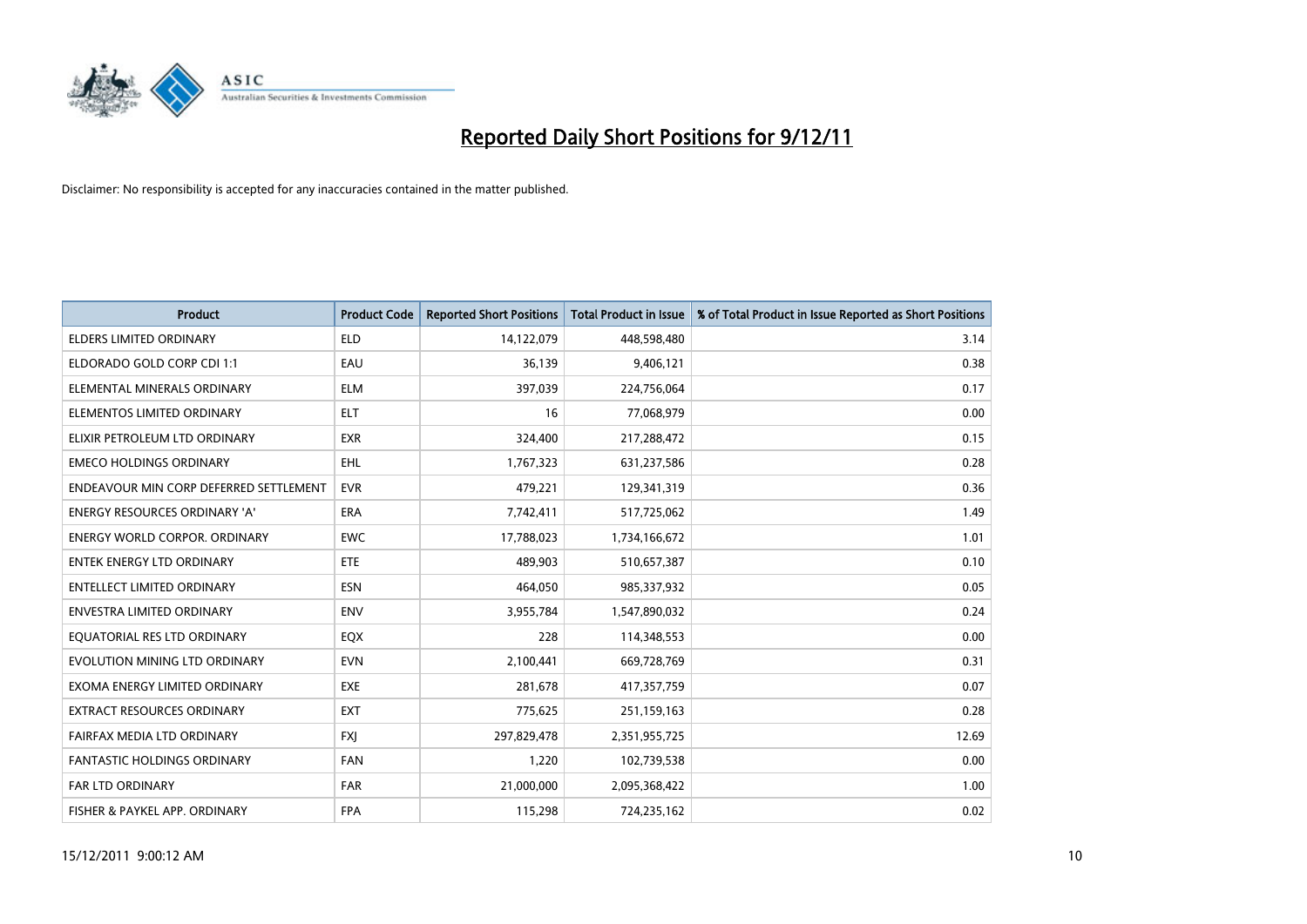

| <b>Product</b>                        | <b>Product Code</b> | <b>Reported Short Positions</b> | <b>Total Product in Issue</b> | % of Total Product in Issue Reported as Short Positions |
|---------------------------------------|---------------------|---------------------------------|-------------------------------|---------------------------------------------------------|
| FKP PROPERTY GROUP STAPLED SECURITIES | <b>FKP</b>          | 26,287,248                      | 1,197,968,723                 | 2.17                                                    |
| FLEETWOOD CORP ORDINARY               | <b>FWD</b>          | 246,370                         | 58,850,214                    | 0.40                                                    |
| <b>FLETCHER BUILDING ORDINARY</b>     | <b>FBU</b>          | 8,677,716                       | 680,739,504                   | 1.26                                                    |
| FLEXIGROUP LIMITED ORDINARY           | <b>FXL</b>          | 60,049                          | 277,862,586                   | 0.02                                                    |
| <b>FLIGHT CENTRE ORDINARY</b>         | <b>FLT</b>          | 6,984,242                       | 99,997,851                    | 6.98                                                    |
| <b>FLINDERS MINES LTD ORDINARY</b>    | <b>FMS</b>          | 22,804,658                      | 1,821,300,404                 | 1.25                                                    |
| <b>FOCUS MINERALS LTD ORDINARY</b>    | <b>FML</b>          | 4,392,088                       | 4,320,773,701                 | 0.09                                                    |
| <b>FORGE GROUP LIMITED ORDINARY</b>   | FGE                 | 108,260                         | 83,429,014                    | 0.12                                                    |
| <b>FORTE ENERGY NL ORDINARY</b>       | <b>FTE</b>          | 2,667,039                       | 695,589,311                   | 0.38                                                    |
| FORTESCUE METALS GRP ORDINARY         | <b>FMG</b>          | 51,370,089                      | 3,113,798,659                 | 1.61                                                    |
| <b>FOSTER'S GROUP ORDINARY</b>        | FGL                 | 7,090,949                       | 1,943,687,095                 | 0.36                                                    |
| FTD CORPORATION ORDINARY              | <b>FTD</b>          | 8,088                           | 36,474,593                    | 0.02                                                    |
| <b>FUNTASTIC LIMITED ORDINARY</b>     | <b>FUN</b>          | 322,528                         | 340,997,682                   | 0.09                                                    |
| <b>G.U.D. HOLDINGS ORDINARY</b>       | GUD                 | 426,902                         | 70,107,387                    | 0.59                                                    |
| <b>GALAXY RESOURCES ORDINARY</b>      | <b>GXY</b>          | 1,394,308                       | 323,327,000                   | 0.42                                                    |
| <b>GEODYNAMICS LIMITED ORDINARY</b>   | GDY                 | 34,227                          | 338,200,845                   | 0.01                                                    |
| <b>GINDALBIE METALS LTD ORDINARY</b>  | <b>GBG</b>          | 26,094,387                      | 1,135,565,349                 | 2.30                                                    |
| <b>GLOBAL MINING ORDINARY</b>         | <b>GMI</b>          | 8,951                           | 183,235,535                   | 0.00                                                    |
| <b>GLOUCESTER COAL ORDINARY</b>       | GCL                 | 949,212                         | 202,905,967                   | 0.46                                                    |
| <b>GME RESOURCES LTD ORDINARY</b>     | <b>GME</b>          | 800                             | 322.635.902                   | 0.00                                                    |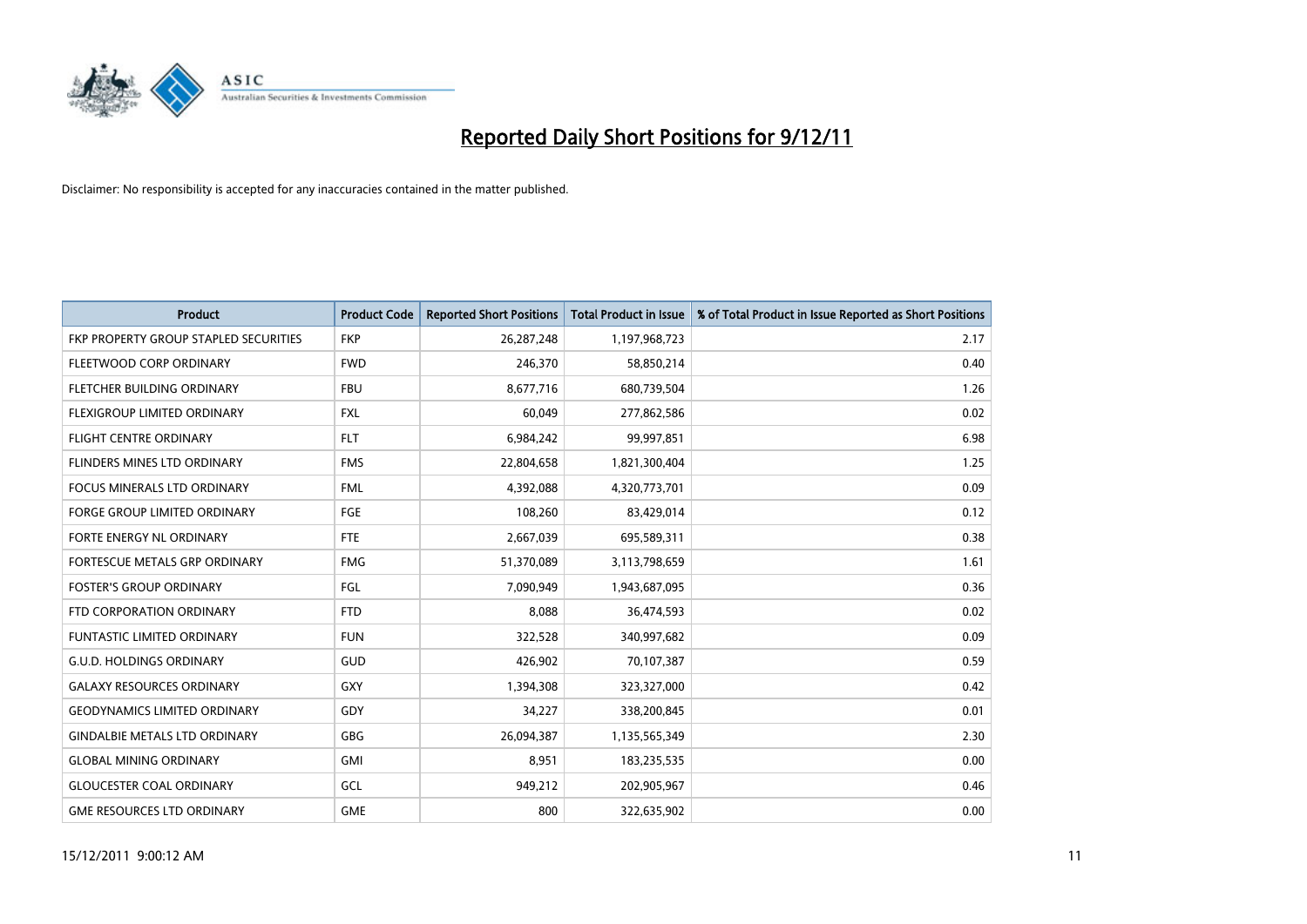

| <b>Product</b>                            | <b>Product Code</b> | <b>Reported Short Positions</b> | <b>Total Product in Issue</b> | % of Total Product in Issue Reported as Short Positions |
|-------------------------------------------|---------------------|---------------------------------|-------------------------------|---------------------------------------------------------|
| <b>GOLD ONE INT LTD ORDINARY</b>          | GDO                 | 2,537,801                       | 869,707,051                   | 0.29                                                    |
| <b>GOLD ROAD RES LTD ORDINARY</b>         | GOR                 | 91,302                          | 389,650,665                   | 0.02                                                    |
| <b>GOLDEN WEST RESOURCE ORDINARY</b>      | <b>GWR</b>          | 1.617                           | 192,082,567                   | 0.00                                                    |
| <b>GOODMAN FIELDER, ORDINARY</b>          | <b>GFF</b>          | 32,967,623                      | 1,955,559,207                 | 1.68                                                    |
| <b>GOODMAN GROUP STAPLED US PROHIBIT.</b> | <b>GMG</b>          | 25,509,421                      | 7,394,907,651                 | 0.33                                                    |
| <b>GPT GROUP STAPLED SEC.</b>             | <b>GPT</b>          | 23,402,897                      | 1,827,601,773                 | 1.26                                                    |
| <b>GRAINCORP LIMITED A CLASS ORDINARY</b> | <b>GNC</b>          | 511,545                         | 198,318,900                   | 0.25                                                    |
| <b>GRANGE RESOURCES. ORDINARY</b>         | GRR                 | 296,611                         | 1,153,937,134                 | 0.02                                                    |
| <b>GREENCAP LIMITED ORDINARY</b>          | GCG                 |                                 | 262,515,385                   | 0.00                                                    |
| <b>GREENLAND MIN EN LTD ORDINARY</b>      | GGG                 | 3,264,445                       | 410,407,582                   | 0.78                                                    |
| <b>GRYPHON MINERALS LTD ORDINARY</b>      | GRY                 | 1,187,637                       | 345,122,058                   | 0.31                                                    |
| <b>GUILDFORD COAL LTD ORDINARY</b>        | <b>GUF</b>          | 1,438,480                       | 230,523,734                   | 0.63                                                    |
| <b>GUINNESS PEAT GROUP. CDI 1:1</b>       | GPG                 | 50,054                          | 282,655,688                   | 0.02                                                    |
| <b>GUNNS LIMITED ORDINARY</b>             | <b>GNS</b>          | 49,539,134                      | 848,401,559                   | 5.84                                                    |
| <b>GWA GROUP LTD ORDINARY</b>             | <b>GWA</b>          | 12,109,045                      | 301,525,014                   | 4.02                                                    |
| <b>HARVEY NORMAN ORDINARY</b>             | <b>HVN</b>          | 54,856,960                      | 1,062,316,784                 | 5.17                                                    |
| HASTIE GROUP LIMITED ORDINARY             | <b>HST</b>          | 200,912                         | 137,353,504                   | 0.14                                                    |
| HASTINGS DIVERSIFIED STAPLED SECURITY     | <b>HDF</b>          | 3,570,804                       | 530,001,072                   | 0.67                                                    |
| HEARTWARE INT INC CDI 35:1                | <b>HIN</b>          | 272,008                         | 43,772,855                    | 0.62                                                    |
| <b>HENDERSON GROUP CDI 1:1</b>            | <b>HGG</b>          | 9,017,792                       | 668,374,277                   | 1.34                                                    |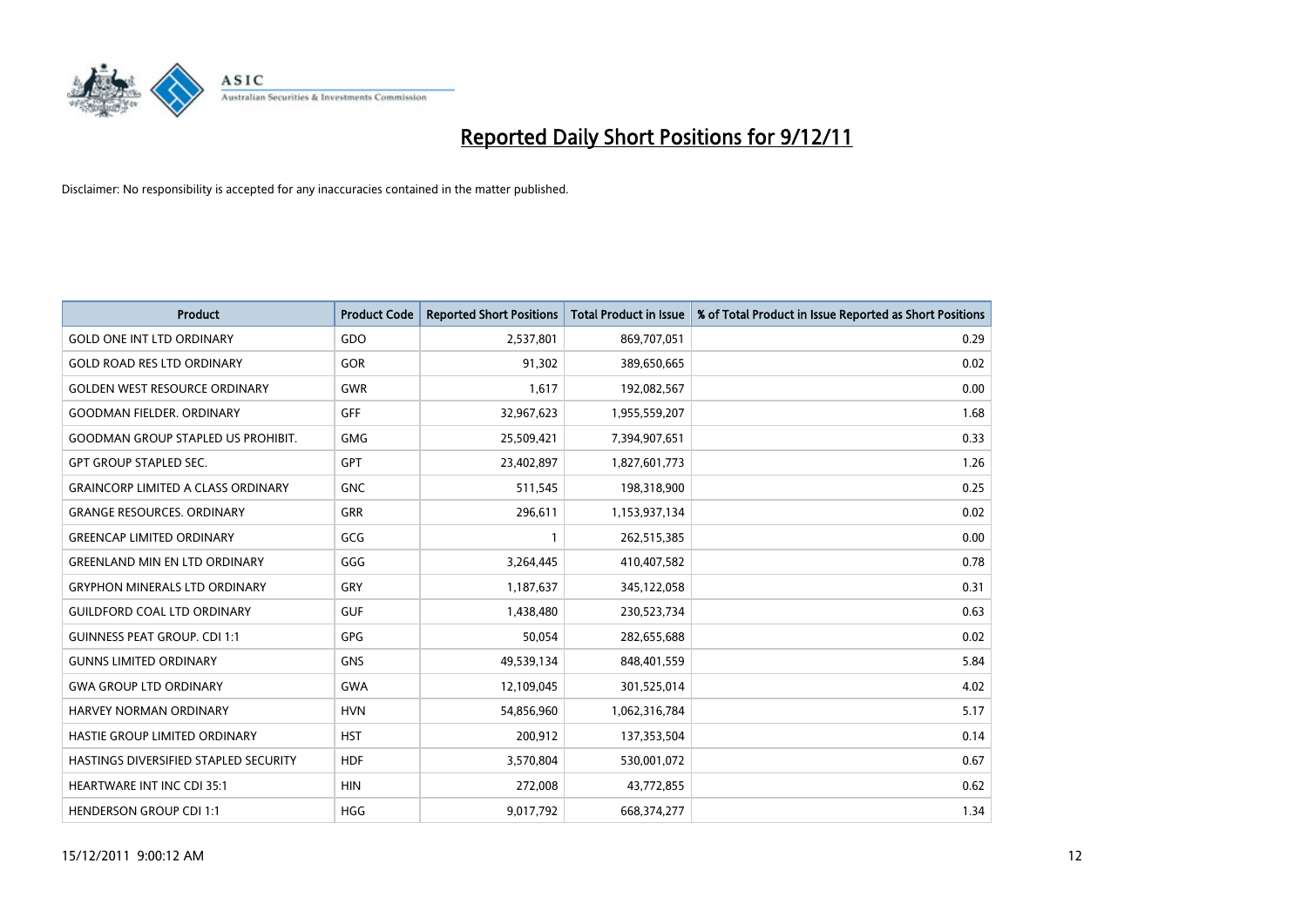

| <b>Product</b>                           | <b>Product Code</b> | <b>Reported Short Positions</b> | <b>Total Product in Issue</b> | % of Total Product in Issue Reported as Short Positions |
|------------------------------------------|---------------------|---------------------------------|-------------------------------|---------------------------------------------------------|
| HFA HOLDINGS LIMITED ORDINARY            | <b>HFA</b>          | 16,273                          | 117,332,831                   | 0.01                                                    |
| HIGHLANDS PACIFIC ORDINARY               | <b>HIG</b>          | 2,416,464                       | 686,082,148                   | 0.35                                                    |
| HILLGROVE RES LTD ORDINARY               | <b>HGO</b>          | 3,641,129                       | 793,698,575                   | 0.46                                                    |
| HILLS HOLDINGS LTD ORDINARY              | HIL                 | 3,657,519                       | 247,051,631                   | 1.46                                                    |
| HORIZON OIL LIMITED ORDINARY             | <b>HZN</b>          | 16,049,441                      | 1,130,811,515                 | 1.42                                                    |
| HUNNU COAL LIMITED ORDINARY              | <b>HUN</b>          | 14,613                          | 218,565,002                   | 0.00                                                    |
| <b>ICON ENERGY LIMITED ORDINARY</b>      | <b>ICN</b>          | 2.830                           | 469,301,394                   | 0.00                                                    |
| <b>IINET LIMITED ORDINARY</b>            | <b>IIN</b>          | 142,028                         | 149,464,119                   | 0.10                                                    |
| ILUKA RESOURCES ORDINARY                 | ILU                 | 13,004,471                      | 418,700,517                   | 3.10                                                    |
| <b>IMDEX LIMITED ORDINARY</b>            | <b>IMD</b>          | 658,972                         | 204,447,435                   | 0.32                                                    |
| IMF (AUSTRALIA) LTD ORDINARY             | <b>IMF</b>          | 330,821                         | 123,828,193                   | 0.26                                                    |
| <b>IMX RESOURCES LTD ORDINARY</b>        | <b>IXR</b>          | 20,000                          | 262,612,803                   | 0.01                                                    |
| <b>INCITEC PIVOT ORDINARY</b>            | IPL                 | 1,264,833                       | 1,628,730,107                 | 0.07                                                    |
| <b>INDEPENDENCE GROUP ORDINARY</b>       | <b>IGO</b>          | 4,491,518                       | 202,907,135                   | 2.21                                                    |
| <b>INDOPHIL RESOURCES ORDINARY</b>       | <b>IRN</b>          | 1,088,114                       | 995,437,860                   | 0.11                                                    |
| INDUSTREA LIMITED ORDINARY               | IDL                 | 1,005,121                       | 368,992,435                   | 0.27                                                    |
| <b>INFIGEN ENERGY STAPLED SECURITIES</b> | <b>IFN</b>          | 5,146,368                       | 762,265,972                   | 0.69                                                    |
| ING RE COM GROUP STAPLED SECURITIES      | ILF.                | 3,583                           | 441,029,194                   | 0.00                                                    |
| <b>INSURANCE AUSTRALIA ORDINARY</b>      | IAG                 | 6,330,510                       | 2,079,034,021                 | 0.29                                                    |
| INTEGRA MINING LTD. ORDINARY             | <b>IGR</b>          | 3.932.643                       | 843,843,881                   | 0.46                                                    |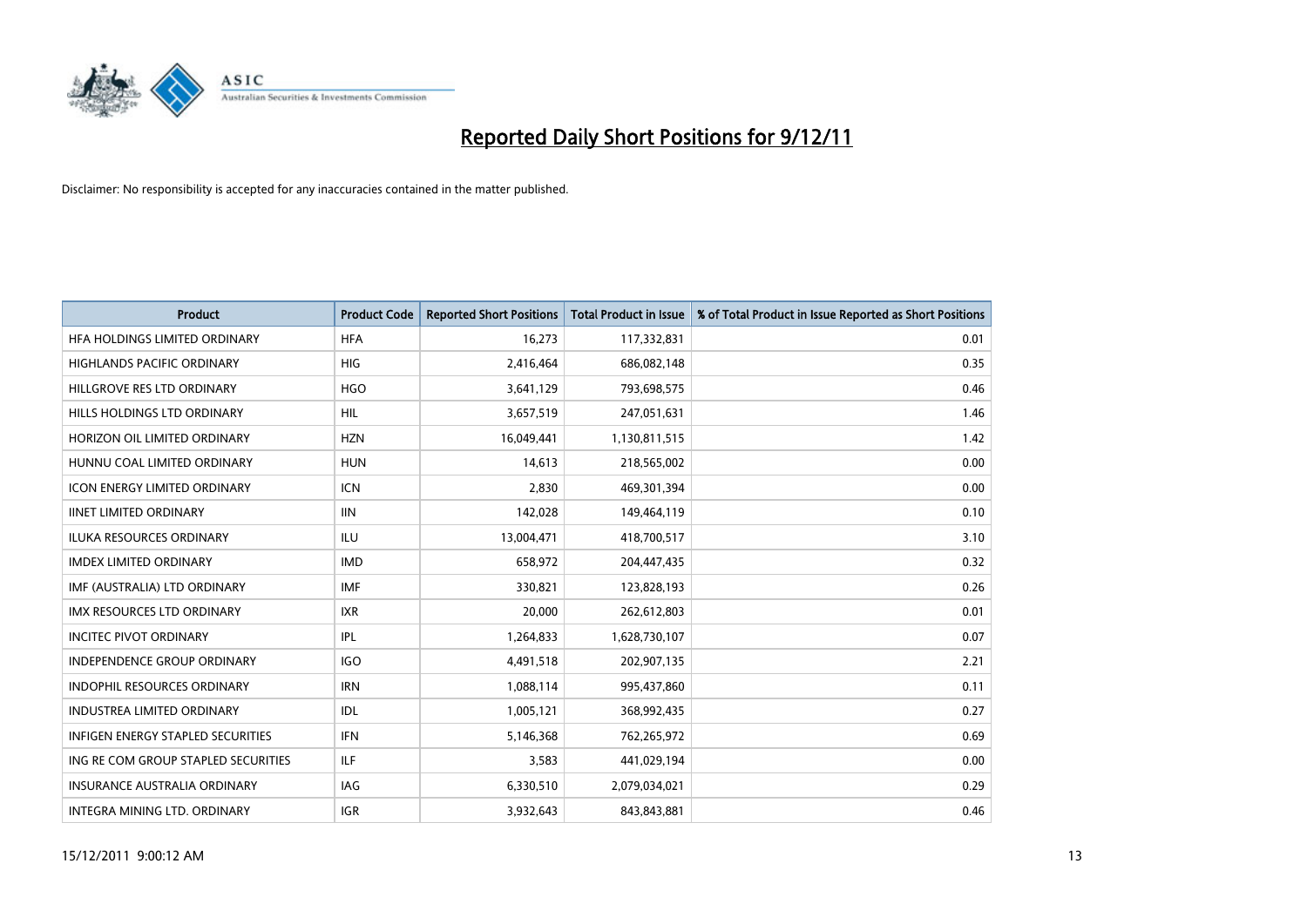

| <b>Product</b>                                  | <b>Product Code</b> | <b>Reported Short Positions</b> | <b>Total Product in Issue</b> | % of Total Product in Issue Reported as Short Positions |
|-------------------------------------------------|---------------------|---------------------------------|-------------------------------|---------------------------------------------------------|
| <b>INTREPID MINES ORDINARY</b>                  | <b>IAU</b>          | 1,929,730                       | 523,508,201                   | 0.35                                                    |
| <b>INVESTA OFFICE FUND STAPLED SECURITIES</b>   | <b>IOF</b>          | 10,730,502                      | 2,657,463,999                 | 0.40                                                    |
| <b>INVOCARE LIMITED ORDINARY</b>                | <b>IVC</b>          | 1,263,180                       | 110,030,298                   | 1.13                                                    |
| ION LIMITED ORDINARY                            | <b>ION</b>          | 164,453                         | 256,365,105                   | 0.06                                                    |
| <b>IOOF HOLDINGS LTD ORDINARY</b>               | <b>IFL</b>          | 688,072                         | 229,794,395                   | 0.29                                                    |
| <b>IRESS MARKET TECH. ORDINARY</b>              | <b>IRE</b>          | 1,061,512                       | 127,036,010                   | 0.82                                                    |
| <b>IRON ORE HOLDINGS ORDINARY</b>               | <b>IOH</b>          | 14,525                          | 166,087,005                   | 0.01                                                    |
| ISHARES MSCI AUS 200 ISHARES MSCI AUS 200       | <b>IOZ</b>          | 74,076                          | 2,701,394                     | 2.74                                                    |
| ISHARES MSCI EM MKTS CDI 1:1                    | IEM                 | 25,899                          | 425,700,000                   | 0.01                                                    |
| ISHARES S&P HIGH DIV ISHARES S&P HIGH DIV       | <b>IHD</b>          | 100,000                         | 2,301,253                     | 4.35                                                    |
| ISHARES SMALL ORDS ISHARES SMALL ORDS           | <b>ISO</b>          | 912,441                         | 5,401,916                     | 16.89                                                   |
| <b>IVANHOE AUSTRALIA ORDINARY</b>               | <b>IVA</b>          | 1,191,412                       | 552,011,545                   | 0.21                                                    |
| <b>JAMES HARDIE INDUST CHESS DEPOSITARY INT</b> | <b>IHX</b>          | 15,709,900                      | 435,951,208                   | 3.59                                                    |
| <b>JAMESON RESOURCES ORDINARY</b>               | <b>JAL</b>          | 1,600,000                       | 106,528,865                   | 1.50                                                    |
| <b>JB HI-FI LIMITED ORDINARY</b>                | <b>IBH</b>          | 21,501,204                      | 98,833,643                    | 21.77                                                   |
| KAGARA LTD ORDINARY                             | KZL                 | 11,081,538                      | 718,307,956                   | 1.53                                                    |
| KAROON GAS AUSTRALIA ORDINARY                   | <b>KAR</b>          | 3,009,517                       | 221,420,769                   | 1.33                                                    |
| KATHMANDU HOLD LTD ORDINARY                     | <b>KMD</b>          | 2,160,883                       | 200,000,000                   | 1.07                                                    |
| <b>KBL MINING LIMITED ORDINARY</b>              | <b>KBL</b>          | 1,820                           | 166,702,510                   | 0.00                                                    |
| <b>KEYBRIDGE CAPITAL ORDINARY</b>               | <b>KBC</b>          | 7,999                           | 172,070,564                   | 0.00                                                    |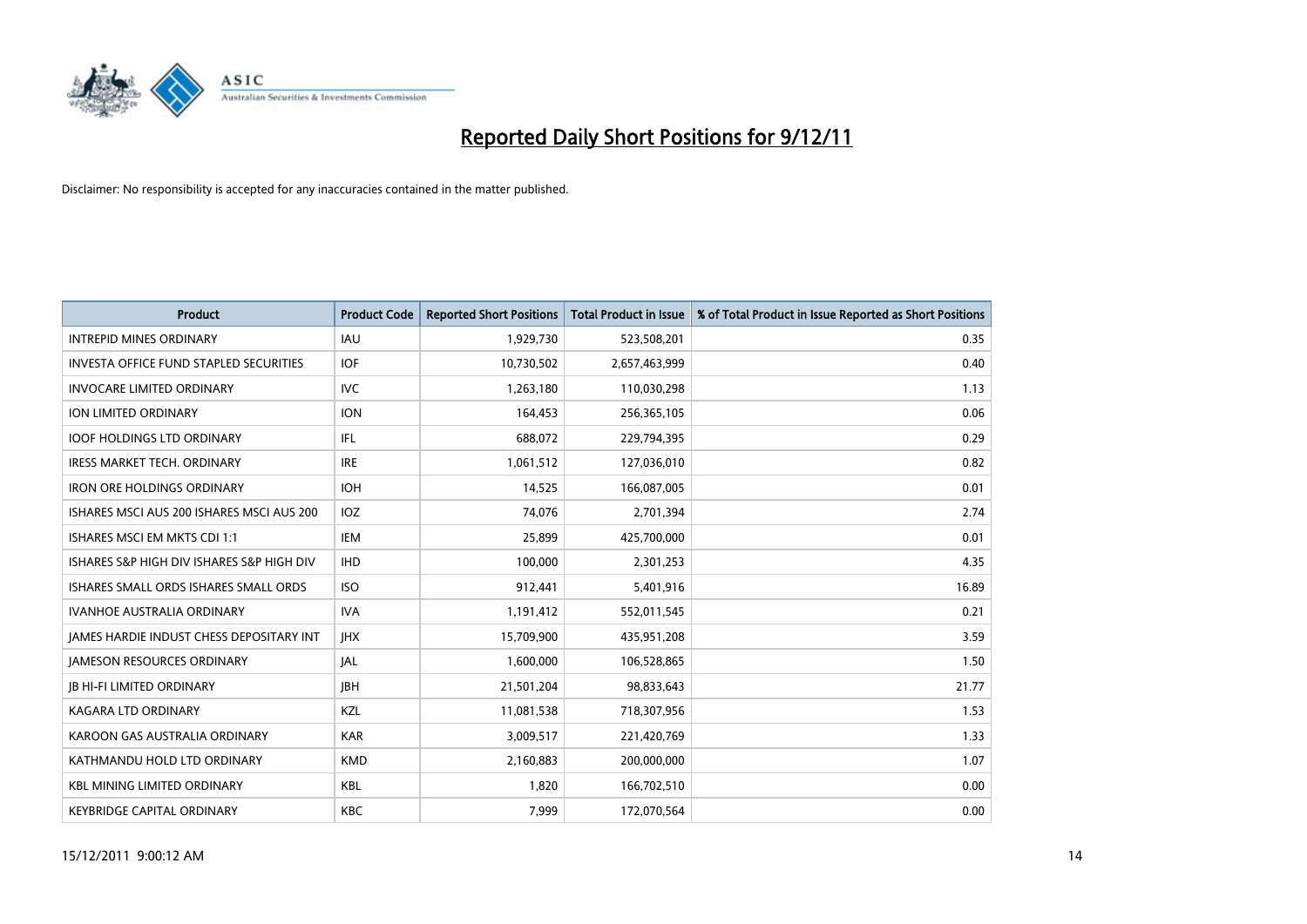

| <b>Product</b>                        | <b>Product Code</b> | <b>Reported Short Positions</b> | <b>Total Product in Issue</b> | % of Total Product in Issue Reported as Short Positions |
|---------------------------------------|---------------------|---------------------------------|-------------------------------|---------------------------------------------------------|
| KINGSGATE CONSOLID. ORDINARY          | <b>KCN</b>          | 3,640,295                       | 140,872,908                   | 2.58                                                    |
| KINGSROSE MINING LTD ORDINARY         | <b>KRM</b>          | 1,216,466                       | 269,598,726                   | 0.44                                                    |
| <b>LEGEND MINING ORDINARY</b>         | LEG                 | 7,543,801                       | 1,980,350,801                 | 0.39                                                    |
| LEIGHTON HOLDINGS ORDINARY            | LEI                 | 6,407,469                       | 336,515,596                   | 1.87                                                    |
| LEND LEASE GROUP UNIT/ORD STAPLED     | LLC                 | 943,408                         | 571,804,090                   | 0.15                                                    |
| LEYSHON RESOURCES ORDINARY            | LRL                 | 2,273                           | 246,525,724                   | 0.00                                                    |
| LINC ENERGY LTD ORDINARY              | <b>LNC</b>          | 8,399,908                       | 504,487,631                   | 1.66                                                    |
| LIQUEFIED NATURAL ORDINARY            | LNG                 | 97,340                          | 267,699,015                   | 0.04                                                    |
| LYNAS CORPORATION ORDINARY            | LYC.                | 106,440,555                     | 1,713,846,913                 | 6.19                                                    |
| M2 TELECOMMUNICATION ORDINARY         | <b>MTU</b>          | 538,710                         | 124,493,385                   | 0.42                                                    |
| MACA LIMITED ORDINARY                 | <b>MLD</b>          | 2,000                           | 150,000,000                   | 0.00                                                    |
| MACARTHUR COAL ORDINARY               | <b>MCC</b>          | 20,960                          | 302,092,343                   | 0.00                                                    |
| MACMAHON HOLDINGS ORDINARY            | <b>MAH</b>          | 2,859,373                       | 738,631,705                   | 0.38                                                    |
| MACO ATLAS ROADS GRP ORDINARY STAPLED | <b>MOA</b>          | 15,075,026                      | 464,279,594                   | 3.25                                                    |
| MACQUARIE GROUP LTD ORDINARY          | MQG                 | 6,121,461                       | 348,545,115                   | 1.74                                                    |
| MAP GROUP US PROHIB DEF SET           | <b>MAPDA</b>        | 3,121,973                       | 1,861,210,782                 | 0.16                                                    |
| MARENGO MINING ORDINARY               | <b>MGO</b>          | 1,339,849                       | 1,002,399,863                 | 0.13                                                    |
| <b>MATRIX C &amp; E LTD ORDINARY</b>  | <b>MCE</b>          | 474,573                         | 77,081,507                    | 0.60                                                    |
| MCMILLAN SHAKESPEARE ORDINARY         | <b>MMS</b>          | 98,972                          | 70,639,319                    | 0.14                                                    |
| MCPHERSON'S LTD ORDINARY              | <b>MCP</b>          | 16,360                          | 72,401,758                    | 0.02                                                    |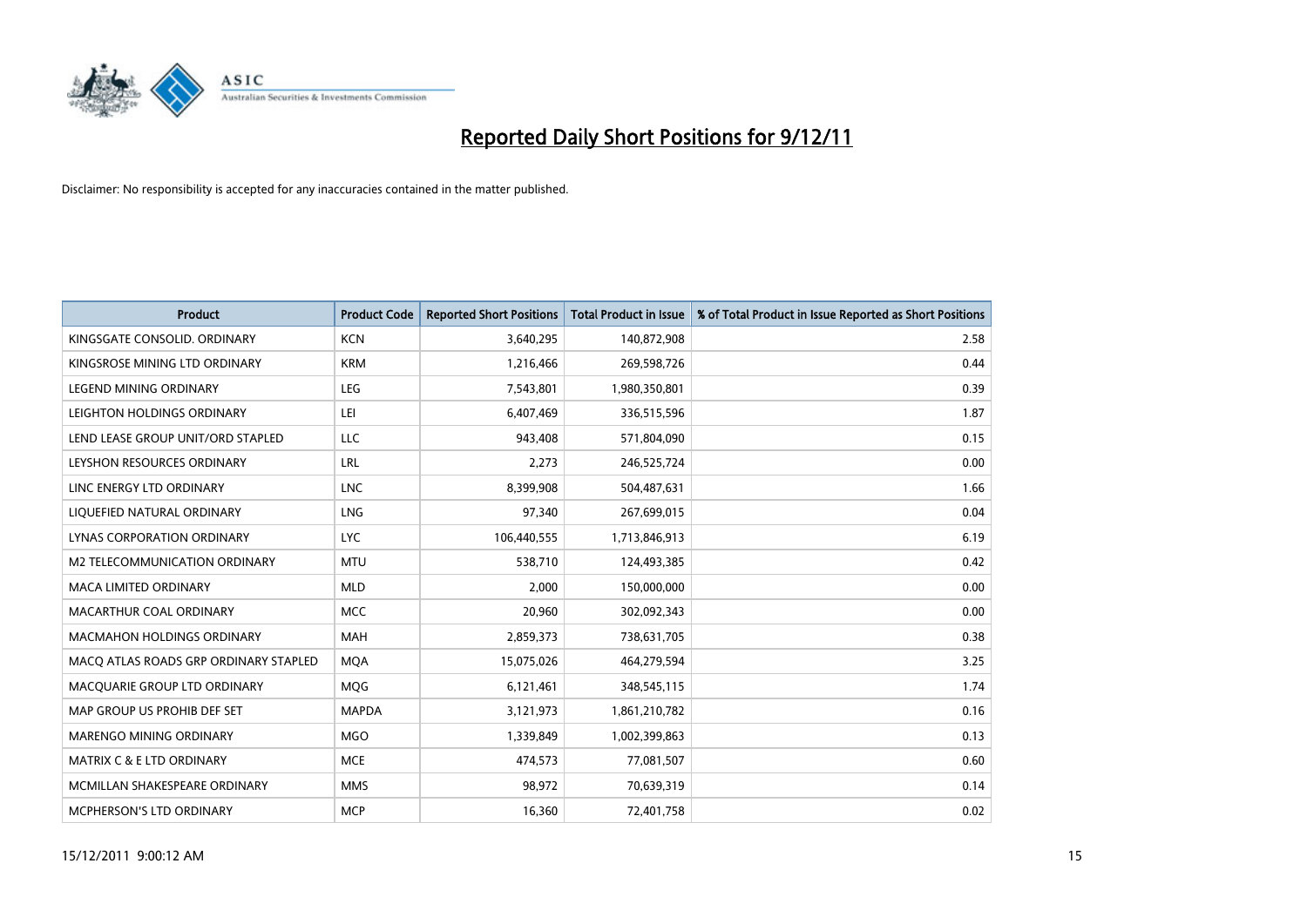

| <b>Product</b>                   | <b>Product Code</b> | <b>Reported Short Positions</b> | <b>Total Product in Issue</b> | % of Total Product in Issue Reported as Short Positions |
|----------------------------------|---------------------|---------------------------------|-------------------------------|---------------------------------------------------------|
| MEDUSA MINING LTD ORDINARY       | <b>MML</b>          | 795,562                         | 188,837,911                   | 0.42                                                    |
| MELBOURNE IT LIMITED ORDINARY    | <b>MLB</b>          | 136,142                         | 81,352,178                    | 0.17                                                    |
| MEO AUSTRALIA LTD ORDINARY       | <b>MEO</b>          | 3,720,892                       | 539,913,260                   | 0.68                                                    |
| MERMAID MARINE ORDINARY          | <b>MRM</b>          | 353,868                         | 217,833,136                   | 0.16                                                    |
| MESOBLAST LIMITED ORDINARY       | <b>MSB</b>          | 7,753,565                       | 280,425,258                   | 2.76                                                    |
| <b>METALS X LIMITED ORDINARY</b> | <b>MLX</b>          | 248,980                         | 1,327,100,831                 | 0.02                                                    |
| METCASH LIMITED ORDINARY         | <b>MTS</b>          | 26,673,491                      | 771,343,008                   | 3.45                                                    |
| METGASCO LIMITED ORDINARY        | <b>MEL</b>          | 235,435                         | 338,958,156                   | 0.07                                                    |
| METMINCO LIMITED ORDINARY        | <b>MNC</b>          | 6,029,949                       | 1,674,466,146                 | 0.35                                                    |
| MHM METALS LIMITED ORDINARY      | <b>MHM</b>          | 201,150                         | 102,957,456                   | 0.19                                                    |
| MICLYN EXP OFFSHR ORDINARY       | <b>MIO</b>          | 19,297                          | 274,618,684                   | 0.01                                                    |
| MINCOR RESOURCES NL ORDINARY     | <b>MCR</b>          | 1,091,471                       | 196,180,804                   | 0.54                                                    |
| MINEMAKERS LIMITED ORDINARY      | <b>MAK</b>          | 44,227                          | 228,236,727                   | 0.02                                                    |
| MINERAL DEPOSITS ORDINARY        | <b>MDL</b>          | 138,018                         | 83,538,786                    | 0.18                                                    |
| MINERAL RESOURCES, ORDINARY      | <b>MIN</b>          | 705,623                         | 184,376,989                   | 0.37                                                    |
| MIRABELA NICKEL LTD ORDINARY     | <b>MBN</b>          | 14,170,879                      | 491,781,237                   | 2.90                                                    |
| MIRVAC GROUP STAPLED SECURITIES  | <b>MGR</b>          | 24,343,470                      | 3,416,924,188                 | 0.70                                                    |
| MOLOPO ENERGY LTD ORDINARY       | <b>MPO</b>          | 1,544,024                       | 245,579,810                   | 0.63                                                    |
| MOLY MINES LIMITED ORDINARY      | <b>MOL</b>          | 6,234                           | 384,893,989                   | 0.00                                                    |
| MONADELPHOUS GROUP ORDINARY      | <b>MND</b>          | 1,616,921                       | 88,674,327                    | 1.81                                                    |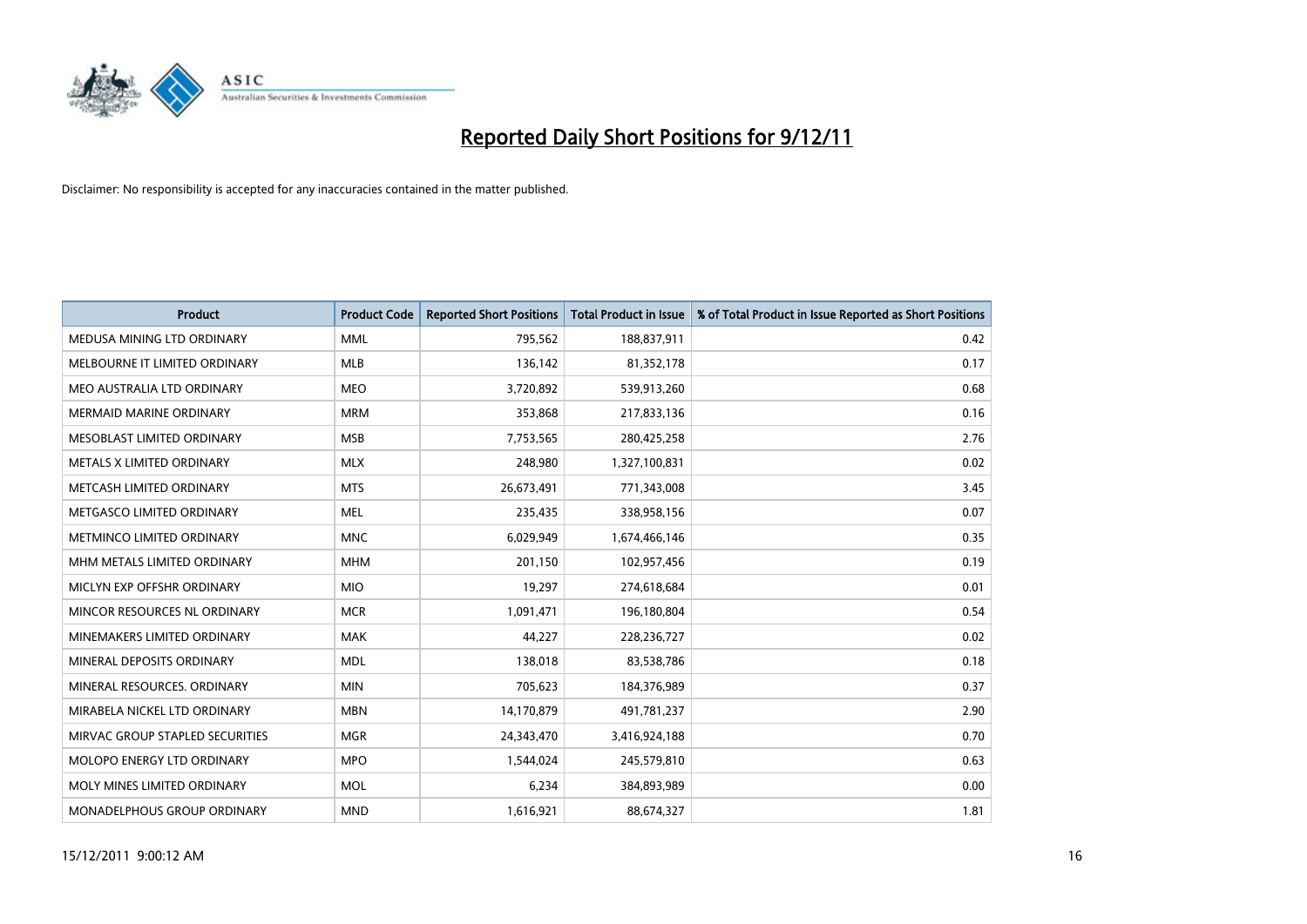

| <b>Product</b>                    | <b>Product Code</b> | <b>Reported Short Positions</b> | <b>Total Product in Issue</b> | % of Total Product in Issue Reported as Short Positions |
|-----------------------------------|---------------------|---------------------------------|-------------------------------|---------------------------------------------------------|
| MORTGAGE CHOICE LTD ORDINARY      | <b>MOC</b>          | 1,194,743                       | 119,948,255                   | 0.99                                                    |
| MOUNT GIBSON IRON ORDINARY        | <b>MGX</b>          | 6,966,512                       | 1,082,570,693                 | 0.64                                                    |
| MSF SUGAR LIMITED ORDINARY        | <b>MSF</b>          | 23,242                          | 69,248,422                    | 0.03                                                    |
| MULTIPLEX SITES SITES             | <b>MXUPA</b>        | 22                              | 4,500,000                     | 0.00                                                    |
| MURCHISON METALS LTD ORDINARY     | <b>MMX</b>          | 10,832,447                      | 442,437,524                   | 2.44                                                    |
| <b>MYER HOLDINGS LTD ORDINARY</b> | <b>MYR</b>          | 74,192,106                      | 583,384,551                   | 12.69                                                   |
| <b>MYSTATE LIMITED ORDINARY</b>   | <b>MYS</b>          | 3,638                           | 67,463,454                    | 0.00                                                    |
| NATIONAL AUST. BANK ORDINARY      | <b>NAB</b>          | 19,369,554                      | 2,204,213,794                 | 0.85                                                    |
| NATURAL FUEL LIMITED ORDINARY     | <b>NFL</b>          |                                 | 1,121,912                     | 0.00                                                    |
| NAVIGATOR RESOURCES ORDINARY      | <b>NAV</b>          | 500                             | 2,222,216,576                 | 0.00                                                    |
| NAVITAS LIMITED ORDINARY          | <b>NVT</b>          | 3,186,503                       | 375,318,628                   | 0.83                                                    |
| NEPTUNE MARINE ORDINARY           | <b>NMS</b>          | 182,253                         | 1,748,545,632                 | 0.01                                                    |
| NEW HOPE CORPORATION ORDINARY     | <b>NHC</b>          | 112,423                         | 830,230,549                   | 0.01                                                    |
| NEW STANDARD ENERGY ORDINARY      | <b>NSE</b>          | 983,413                         | 282,844,638                   | 0.35                                                    |
| NEWCREST MINING ORDINARY          | <b>NCM</b>          | 1,156,999                       | 765,495,616                   | 0.14                                                    |
| NEWS CORP A NON-VOTING CDI        | <b>NWSLV</b>        | 2,940,711                       | 1,695,588,089                 | 0.17                                                    |
| NEWS CORP B VOTING CDI            | <b>NWS</b>          | 2,459,481                       | 798,520,953                   | 0.31                                                    |
| NEXBIS LIMITED ORDINARY           | <b>NBS</b>          | 63,733                          | 798,356,704                   | 0.01                                                    |
| NEXTDC LIMITED ORDINARY           | <b>NXT</b>          | 1,984                           | 123,533,558                   | 0.00                                                    |
| NEXUS ENERGY LIMITED ORDINARY     | <b>NXS</b>          | 6,104,333                       | 1,326,821,159                 | 0.45                                                    |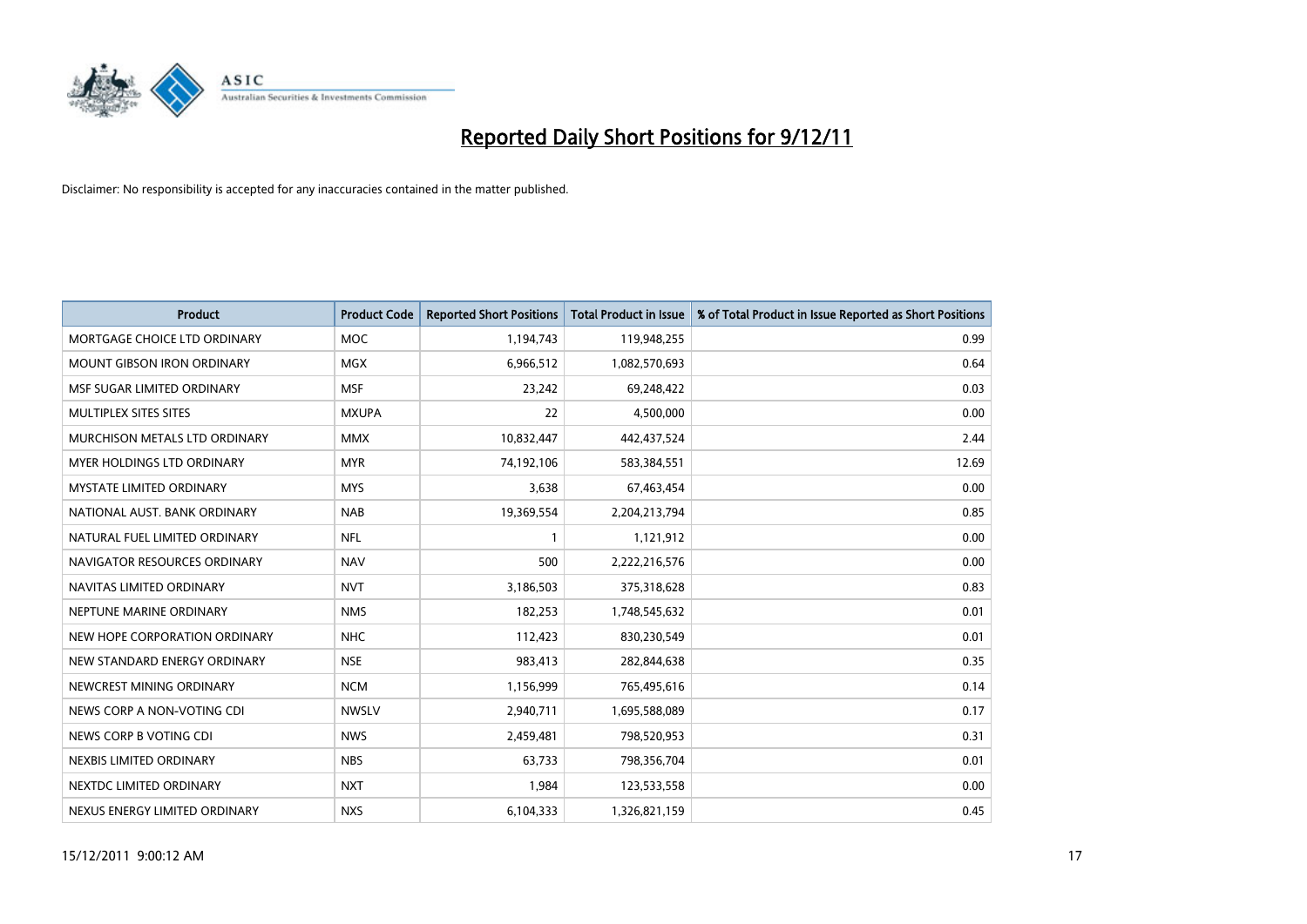

| <b>Product</b>                        | <b>Product Code</b> | <b>Reported Short Positions</b> | <b>Total Product in Issue</b> | % of Total Product in Issue Reported as Short Positions |
|---------------------------------------|---------------------|---------------------------------|-------------------------------|---------------------------------------------------------|
| NIB HOLDINGS LIMITED ORDINARY         | <b>NHF</b>          | 104,911                         | 466,733,110                   | 0.02                                                    |
| NIDO PETROLEUM ORDINARY               | <b>NDO</b>          | 571,936                         | 1,389,163,151                 | 0.04                                                    |
| NOBLE MINERAL RES ORDINARY            | <b>NMG</b>          | 1,092,743                       | 523,308,820                   | 0.22                                                    |
| NORTHERN IRON LTD ORDINARY            | <b>NFE</b>          | 470,221                         | 367,334,863                   | 0.13                                                    |
| NRW HOLDINGS LIMITED ORDINARY         | <b>NWH</b>          | 1,680,003                       | 278,888,011                   | 0.60                                                    |
| NUCOAL RESOURCES NL ORDINARY          | <b>NCR</b>          | 88,897                          | 441,150,707                   | 0.02                                                    |
| NUFARM LIMITED ORDINARY               | <b>NUF</b>          | 3,899,640                       | 261,947,565                   | 1.49                                                    |
| OAKTON LIMITED ORDINARY               | <b>OKN</b>          | 570,368                         | 93,800,235                    | 0.60                                                    |
| OCEANAGOLD CORP. CHESS DEPOSITARY INT | <b>OGC</b>          | 699,327                         | 262,642,606                   | 0.26                                                    |
| OCEANIA CAPITAL LTD ORDINARY          | <b>OCP</b>          | 2,500                           | 91,921,295                    | 0.00                                                    |
| OIL SEARCH LTD ORDINARY               | <b>OSH</b>          | 7,394,178                       | 1,325,155,171                 | 0.55                                                    |
| OM HOLDINGS LIMITED ORDINARY          | <b>OMH</b>          | 10,892,072                      | 504,105,150                   | 2.15                                                    |
| ONESTEEL LIMITED ORDINARY             | OST                 | 41,474,098                      | 1,342,393,583                 | 3.07                                                    |
| ORICA LIMITED ORDINARY                | ORI                 | 2,599,551                       | 363,966,570                   | 0.71                                                    |
| ORICA LIMITED STEP UP PREFERENCE      | <b>ORIPB</b>        | 103,163                         | 5,000,000                     | 2.06                                                    |
| ORIGIN ENERGY ORDINARY                | <b>ORG</b>          | 2,884,519                       | 1,086,138,610                 | 0.25                                                    |
| OROCOBRE LIMITED ORDINARY             | <b>ORE</b>          | 299,406                         | 103,195,029                   | 0.29                                                    |
| OROTONGROUP LIMITED ORDINARY          | <b>ORL</b>          | 22                              | 40,880,902                    | 0.00                                                    |
| OTTO ENERGY LIMITED ORDINARY          | OEL                 | 109,204                         | 1,138,290,071                 | 0.01                                                    |
| OZ MINERALS ORDINARY                  | OZL                 | 9,206,714                       | 316,690,008                   | 2.86                                                    |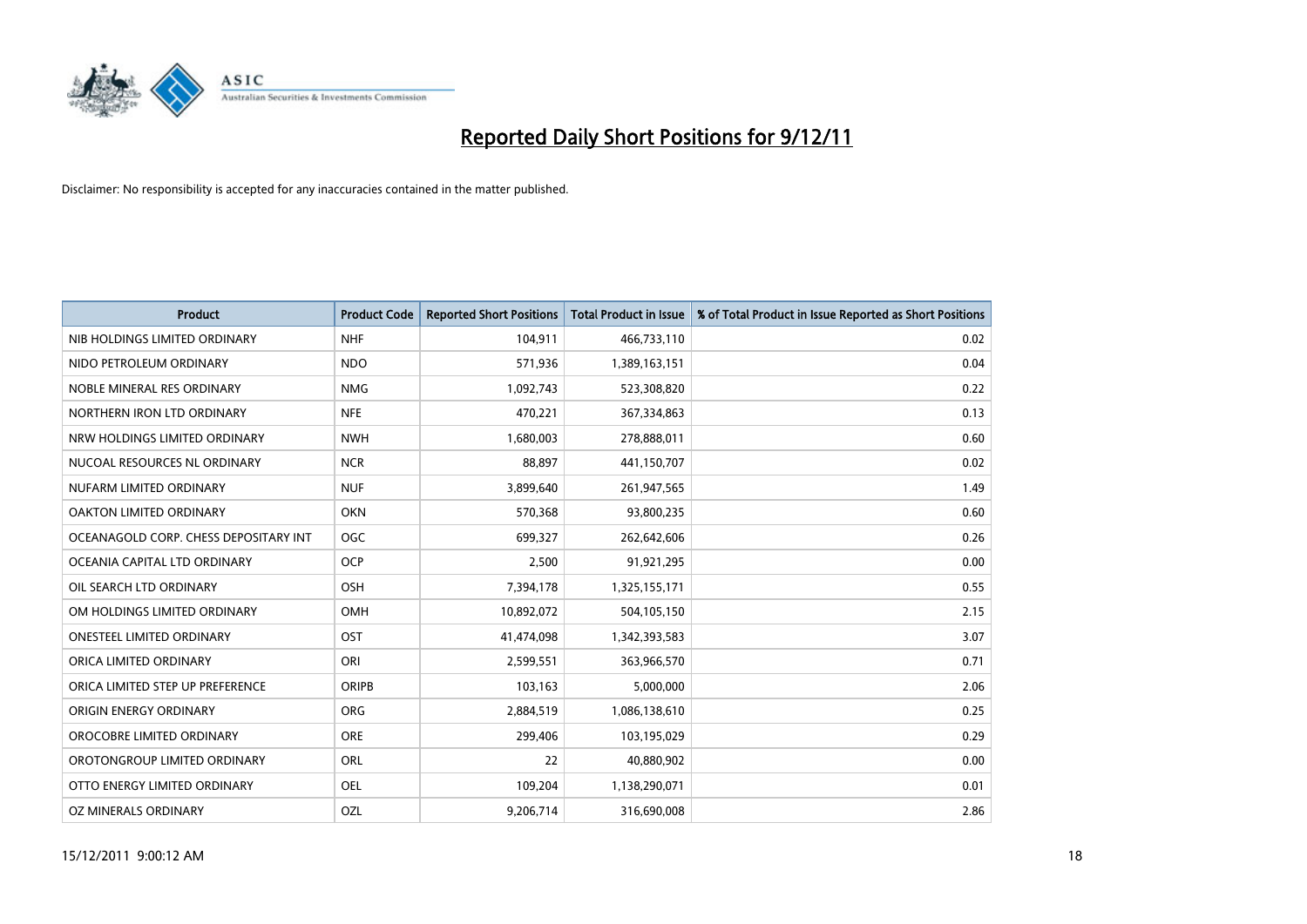

| <b>Product</b>                      | <b>Product Code</b> | <b>Reported Short Positions</b> | <b>Total Product in Issue</b> | % of Total Product in Issue Reported as Short Positions |
|-------------------------------------|---------------------|---------------------------------|-------------------------------|---------------------------------------------------------|
| PACIFIC BRANDS ORDINARY             | <b>PBG</b>          | 6,827,727                       | 912,915,695                   | 0.76                                                    |
| PALADIN ENERGY LTD ORDINARY         | <b>PDN</b>          | 19,263,087                      | 835,484,064                   | 2.32                                                    |
| PANAUST LIMITED ORDINARY            | PNA                 | 11,652,292                      | 593,892,185                   | 1.96                                                    |
| PANORAMIC RESOURCES ORDINARY        | PAN                 | 811,958                         | 207,050,710                   | 0.39                                                    |
| PAPERLINX LIMITED ORDINARY          | <b>PPX</b>          | 2,747,125                       | 609,280,761                   | 0.46                                                    |
| PAPILLON RES LTD ORDINARY           | PIR                 | 518,048                         | 215,042,248                   | 0.24                                                    |
| PATTIES FOODS LTD ORDINARY          | <b>PFL</b>          |                                 | 138,989,223                   | 0.00                                                    |
| PEET LIMITED ORDINARY               | <b>PPC</b>          | 289,475                         | 320,170,604                   | 0.09                                                    |
| PENINSULA ENERGY LTD ORDINARY       | <b>PEN</b>          | 1,755,377                       | 2,135,490,443                 | 0.08                                                    |
| PERILYA LIMITED ORDINARY            | <b>PEM</b>          | 2,897                           | 769,316,426                   | 0.00                                                    |
| PERPETUAL LIMITED ORDINARY          | <b>PPT</b>          | 2,662,717                       | 41,980,678                    | 6.36                                                    |
| PERSEUS MINING LTD ORDINARY         | PRU                 | 1,456,757                       | 455,827,088                   | 0.32                                                    |
| PETSEC ENERGY ORDINARY              | <b>PSA</b>          | 223,332                         | 231,283,622                   | 0.10                                                    |
| PHARMAXIS LTD ORDINARY              | <b>PXS</b>          | 676,110                         | 269,243,547                   | 0.25                                                    |
| PHOTON GROUP LTD ORDINARY           | <b>PGA</b>          | 250,510                         | 1,540,886,866                 | 0.02                                                    |
| PLATINUM ASSET ORDINARY             | <b>PTM</b>          | 5,106,260                       | 561,347,878                   | 0.91                                                    |
| PLATINUM AUSTRALIA ORDINARY         | <b>PLA</b>          | 2,855,547                       | 442,130,039                   | 0.65                                                    |
| PLATINUM AUSTRALIA RIGHTS 09-DEC-11 | <b>PLAR</b>         | 5,075                           | 36,844,170                    | 0.02                                                    |
| PLATINUM CAPITAL LTD ORDINARY       | <b>PMC</b>          |                                 | 165,756,878                   | 0.00                                                    |
| PLUTON RESOURCES ORDINARY           | PLV                 | 102                             | 227,338,688                   | 0.00                                                    |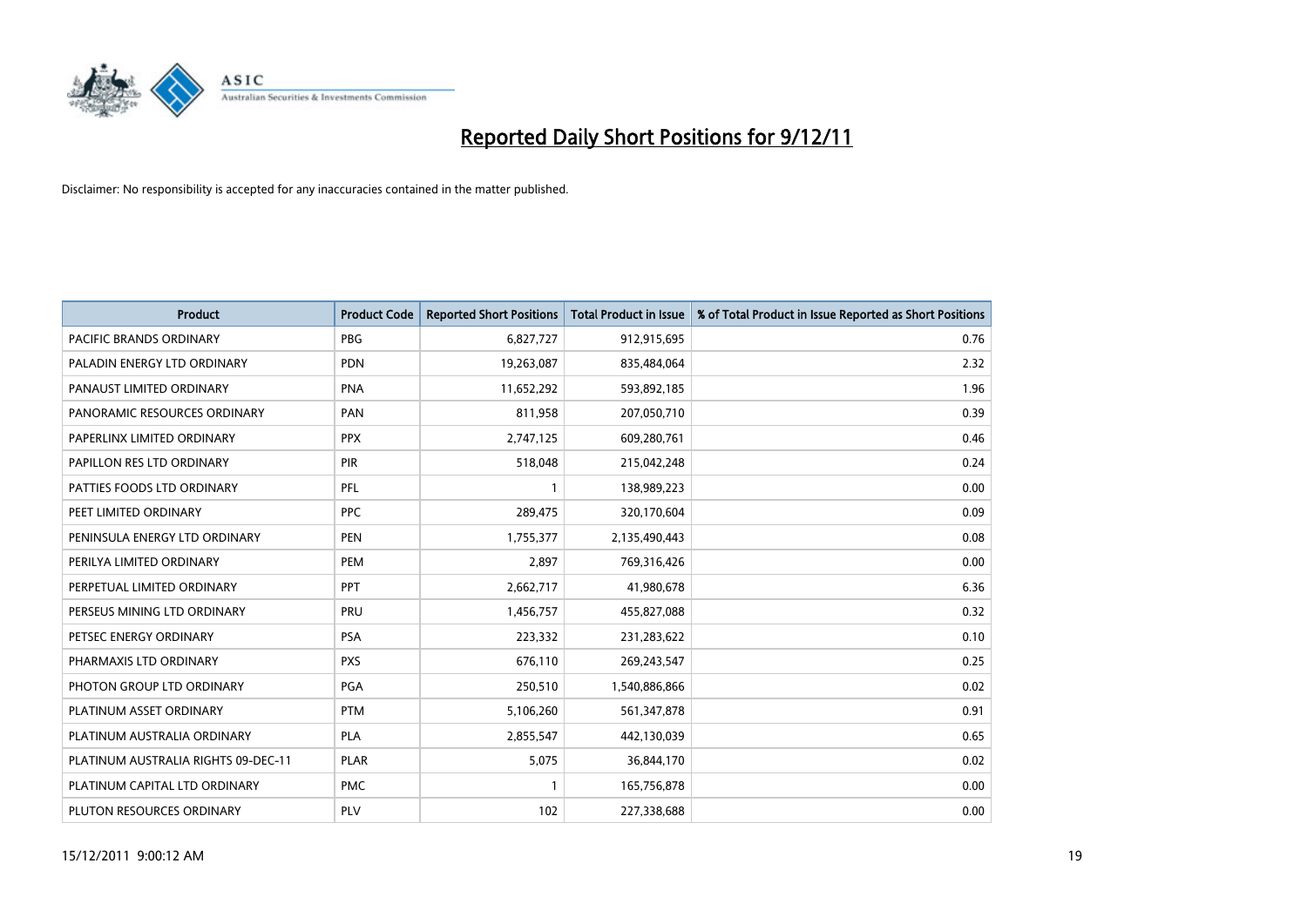

| <b>Product</b>                      | <b>Product Code</b> | <b>Reported Short Positions</b> | <b>Total Product in Issue</b> | % of Total Product in Issue Reported as Short Positions |
|-------------------------------------|---------------------|---------------------------------|-------------------------------|---------------------------------------------------------|
| PMI GOLD CORP CDI 1:1               | <b>PVM</b>          | 17,600                          | 48,932,567                    | 0.04                                                    |
| PMP LIMITED ORDINARY                | <b>PMP</b>          | 31,050                          | 326,975,701                   | 0.01                                                    |
| PORT BOUVARD LIMITED ORDINARY       | PBD                 | 6.754                           | 593,868,295                   | 0.00                                                    |
| PREMIER INVESTMENTS ORDINARY        | <b>PMV</b>          | 480,389                         | 155,062,831                   | 0.31                                                    |
| PRIMA BIOMED LTD ORDINARY           | <b>PRR</b>          | 3,298,236                       | 1,018,266,121                 | 0.32                                                    |
| PRIMARY HEALTH CARE ORDINARY        | PRY                 | 10,404,639                      | 500,336,679                   | 2.08                                                    |
| PRIME MEDIA GRP LTD ORDINARY        | <b>PRT</b>          | 2                               | 366,330,303                   | 0.00                                                    |
| PRIMEAG AUSTRALIA ORDINARY          | PAG                 | 65,060                          | 266,394,444                   | 0.03                                                    |
| PROGEN PHARMACEUTIC ORDINARY        | PGL                 | 151,596                         | 24,709,097                    | 0.61                                                    |
| PROGRAMMED ORDINARY                 | <b>PRG</b>          | 540,603                         | 118,169,908                   | 0.45                                                    |
| PSIVIDA CORP CDI 1:1                | <b>PVA</b>          | 6,878                           | 8,801,773                     | 0.08                                                    |
| <b>QANTAS AIRWAYS ORDINARY</b>      | QAN                 | 28,968,149                      | 2,265,123,620                 | 1.28                                                    |
| <b>OBE INSURANCE GROUP ORDINARY</b> | <b>OBE</b>          | 23,266,101                      | 1,115,545,692                 | 2.07                                                    |
| OR NATIONAL LIMITED ORDINARY        | <b>ORN</b>          | 30,978,352                      | 2,440,000,000                 | 1.24                                                    |
| ORXPHARMA LTD ORDINARY              | <b>QRX</b>          | 458,473                         | 144,244,857                   | 0.32                                                    |
| <b>QUBE LOGISTICS HLDG ORDINARY</b> | QUB                 | 985,414                         | 809,646,656                   | 0.11                                                    |
| RAMELIUS RESOURCES ORDINARY         | <b>RMS</b>          | 5,533,416                       | 327,596,273                   | 1.68                                                    |
| RAMSAY HEALTH CARE ORDINARY         | <b>RHC</b>          | 1,594,905                       | 202,081,252                   | 0.77                                                    |
| RANGE RESOURCES LTD ORDINARY        | <b>RRS</b>          | 1,757,700                       | 1,602,030,474                 | 0.11                                                    |
| <b>RCR TOMLINSON ORDINARY</b>       | <b>RCR</b>          | 69,867                          | 133,601,005                   | 0.05                                                    |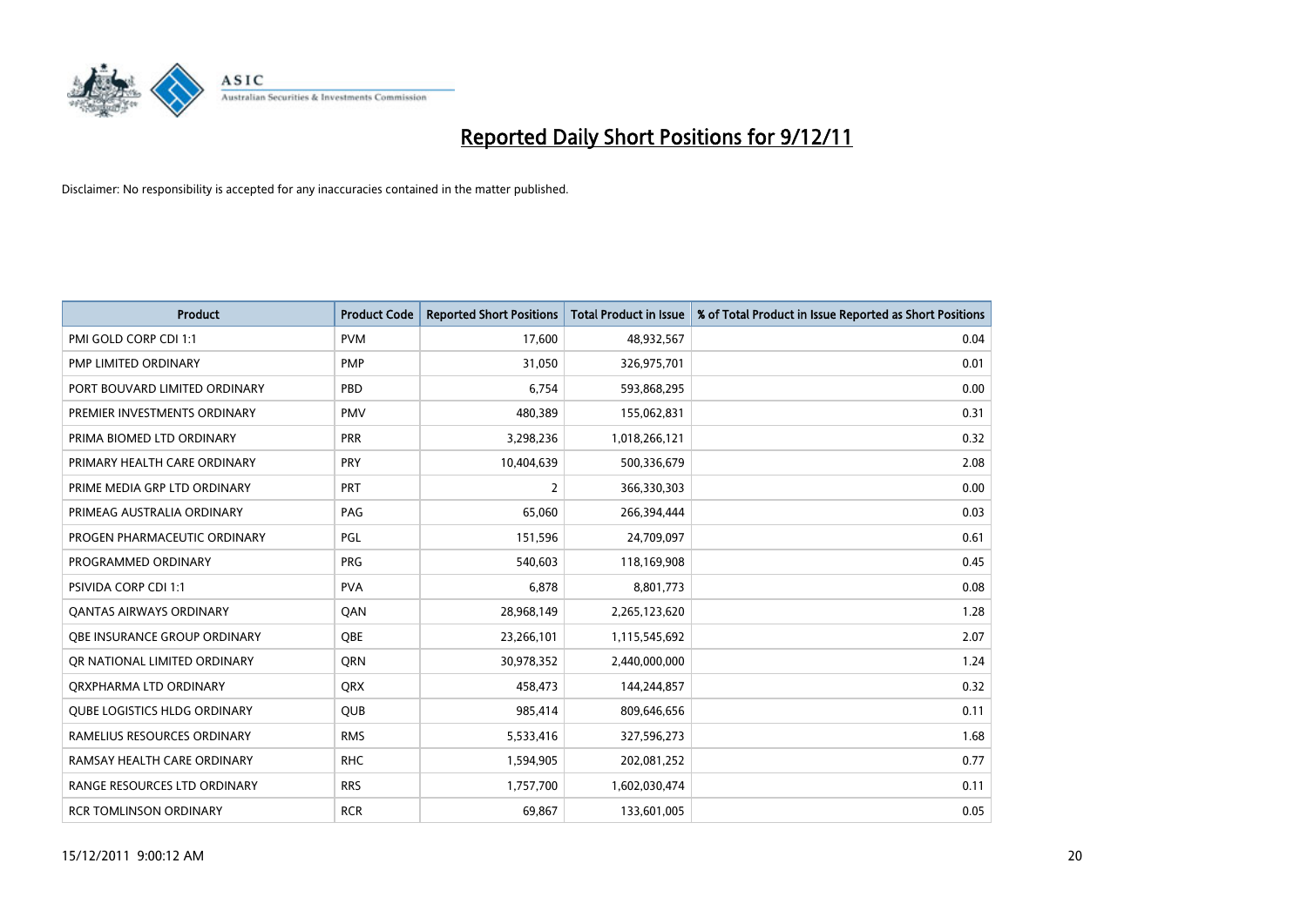

| <b>Product</b>                      | <b>Product Code</b> | <b>Reported Short Positions</b> | <b>Total Product in Issue</b> | % of Total Product in Issue Reported as Short Positions |
|-------------------------------------|---------------------|---------------------------------|-------------------------------|---------------------------------------------------------|
| <b>REA GROUP ORDINARY</b>           | <b>REA</b>          | 398,738                         | 131,714,699                   | 0.30                                                    |
| RECKON LIMITED ORDINARY             | <b>RKN</b>          | 819,499                         | 133,235,028                   | 0.61                                                    |
| <b>RED 5 LIMITED ORDINARY</b>       | <b>RED</b>          | 21,100                          | 128,367,673                   | 0.02                                                    |
| RED FORK ENERGY ORDINARY            | <b>RFE</b>          | 7,696                           | 269,769,853                   | 0.00                                                    |
| REDBANK ENERGY LTD ORDINARY         | AEI                 | 19                              | 786,287                       | 0.00                                                    |
| REED RESOURCES LTD ORDINARY         | <b>RDR</b>          | 3,145,942                       | 264,742,501                   | 1.19                                                    |
| <b>REGIS RESOURCES ORDINARY</b>     | <b>RRL</b>          | 1,029,540                       | 434,457,441                   | 0.24                                                    |
| RESMED INC CDI 10:1                 | <b>RMD</b>          | 3,317,771                       | 1,556,242,300                 | 0.21                                                    |
| RESOLUTE MINING ORDINARY            | <b>RSG</b>          | 3,672,980                       | 476,547,954                   | 0.78                                                    |
| <b>RESOURCE GENERATION ORDINARY</b> | <b>RES</b>          | 214,311                         | 262,895,652                   | 0.08                                                    |
| RETAIL FOOD GROUP ORDINARY          | <b>RFG</b>          | 6,519                           | 108,229,282                   | 0.01                                                    |
| REVERSE CORP LIMITED ORDINARY       | <b>REF</b>          | 125,041                         | 92,382,175                    | 0.14                                                    |
| REX MINERALS LIMITED ORDINARY       | <b>RXM</b>          | 1,416,039                       | 153,635,519                   | 0.90                                                    |
| <b>RHG LIMITED ORDINARY</b>         | <b>RHG</b>          | 31,776                          | 308,483,177                   | 0.01                                                    |
| <b>RIALTO ENERGY ORDINARY</b>       | <b>RIA</b>          | 88,708                          | 375,006,264                   | 0.02                                                    |
| RIO TINTO LIMITED ORDINARY          | <b>RIO</b>          | 23,406,139                      | 435,758,720                   | 5.37                                                    |
| <b>RIVERCITY MOTORWAY STAPLED</b>   | <b>RCY</b>          | 132,000                         | 957,010,115                   | 0.01                                                    |
| ROC OIL COMPANY ORDINARY            | <b>ROC</b>          | 1,907,481                       | 683,029,641                   | 0.27                                                    |
| ROYAL WOLF HOLDINGS ORDINARY        | <b>RWH</b>          | 114,030                         | 100,387,052                   | 0.11                                                    |
| SAI GLOBAL LIMITED ORDINARY         | SAI                 | 1,757,680                       | 202.263.251                   | 0.86                                                    |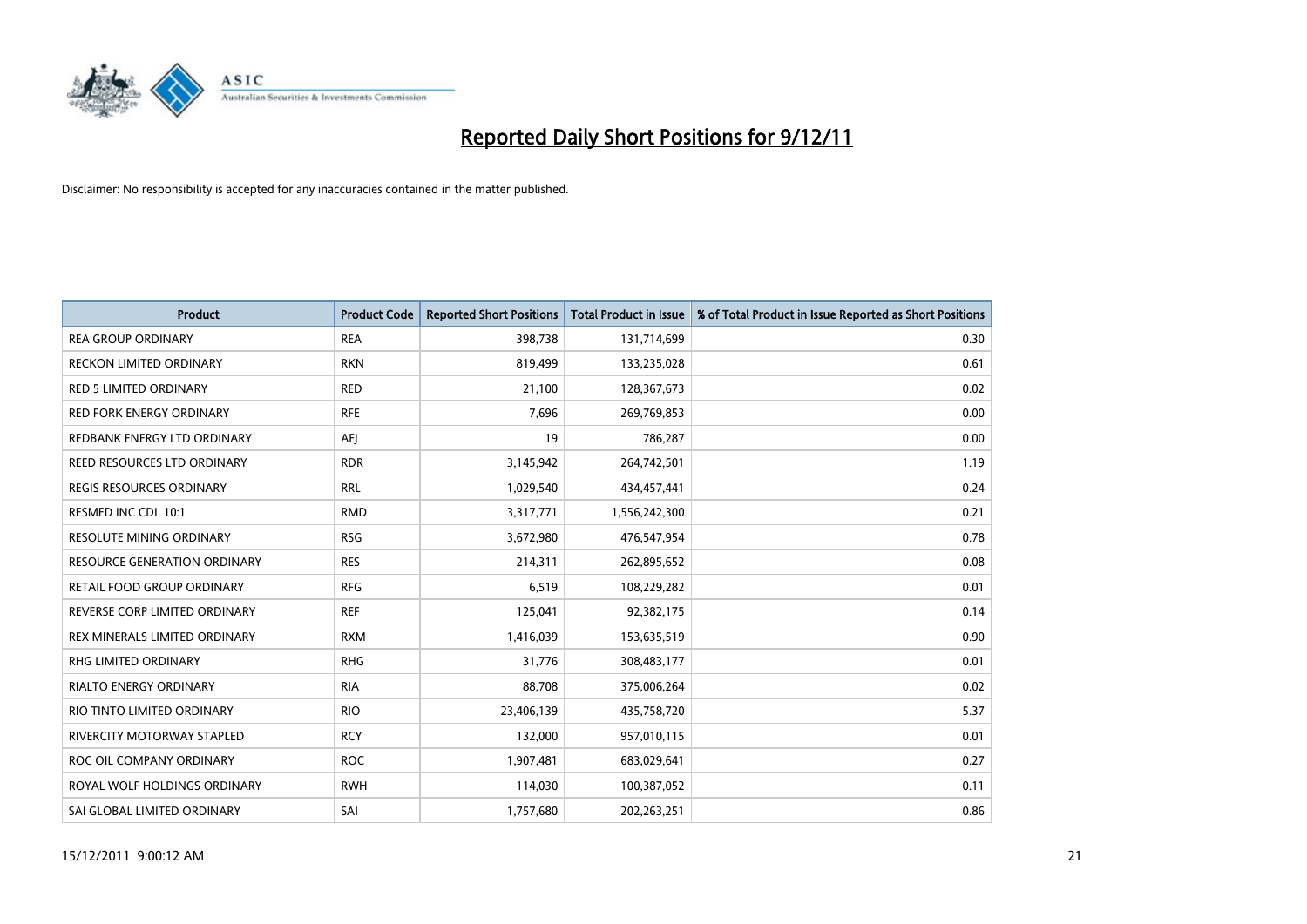

| <b>Product</b>                           | <b>Product Code</b> | <b>Reported Short Positions</b> | <b>Total Product in Issue</b> | % of Total Product in Issue Reported as Short Positions |
|------------------------------------------|---------------------|---------------------------------|-------------------------------|---------------------------------------------------------|
| SALMAT LIMITED ORDINARY                  | <b>SLM</b>          | 458,104                         | 159,802,174                   | 0.28                                                    |
| SAMSON OIL & GAS LTD ORDINARY            | SSN                 | 293,672                         | 1,750,183,770                 | 0.01                                                    |
| SANDFIRE RESOURCES ORDINARY              | <b>SFR</b>          | 980,487                         | 150,879,969                   | 0.65                                                    |
| <b>SANTOS LTD ORDINARY</b>               | <b>STO</b>          | 11,962,195                      | 941,523,332                   | 1.26                                                    |
| SARACEN MINERAL ORDINARY                 | <b>SAR</b>          | 133,929                         | 593,938,240                   | 0.01                                                    |
| SEDGMAN LIMITED ORDINARY                 | <b>SDM</b>          | 364,601                         | 212,215,619                   | 0.17                                                    |
| SEEK LIMITED ORDINARY                    | <b>SEK</b>          | 13,656,219                      | 337,101,307                   | 4.05                                                    |
| SELECT HARVESTS ORDINARY                 | <b>SHV</b>          | 15,833                          | 56,392,664                    | 0.03                                                    |
| SENETAS CORPORATION ORDINARY             | <b>SEN</b>          | 756,999                         | 463,105,195                   | 0.16                                                    |
| SENEX ENERGY LIMITED ORDINARY            | <b>SXY</b>          | 1,843,024                       | 918,392,416                   | 0.20                                                    |
| SERVICE STREAM ORDINARY                  | <b>SSM</b>          | 344,663                         | 283,418,867                   | 0.12                                                    |
| SEVEN GROUP HOLDINGS CONV. RED. PREF.    | <b>SVWPA</b>        | 68,251                          | 4,963,640                     | 1.38                                                    |
| SEVEN GROUP HOLDINGS ORDINARY            | <b>SVW</b>          | 167,623                         | 306,410,281                   | 0.04                                                    |
| SEVEN WEST MEDIA LTD ORDINARY            | <b>SWM</b>          | 2,333,665                       | 645,719,542                   | 0.36                                                    |
| SIGMA PHARMACEUTICAL ORDINARY            | <b>SIP</b>          | 12,644,234                      | 1,178,626,572                 | 1.06                                                    |
| SILEX SYSTEMS ORDINARY                   | <b>SLX</b>          | 386,533                         | 170,133,997                   | 0.22                                                    |
| SILVER LAKE RESOURCE ORDINARY            | <b>SLR</b>          | 2,242,325                       | 206,291,063                   | 1.08                                                    |
| SIMS METAL MGMT LTD ORDINARY             | SGM                 | 2,902,334                       | 207,193,497                   | 1.39                                                    |
| SINGAPORE TELECOMM. CHESS DEPOSITARY INT | <b>SGT</b>          | 3,721,765                       | 190,439,807                   | 1.94                                                    |
| SIRIUS RESOURCES NL ORDINARY             | <b>SIR</b>          | 82,500                          | 137,134,586                   | 0.06                                                    |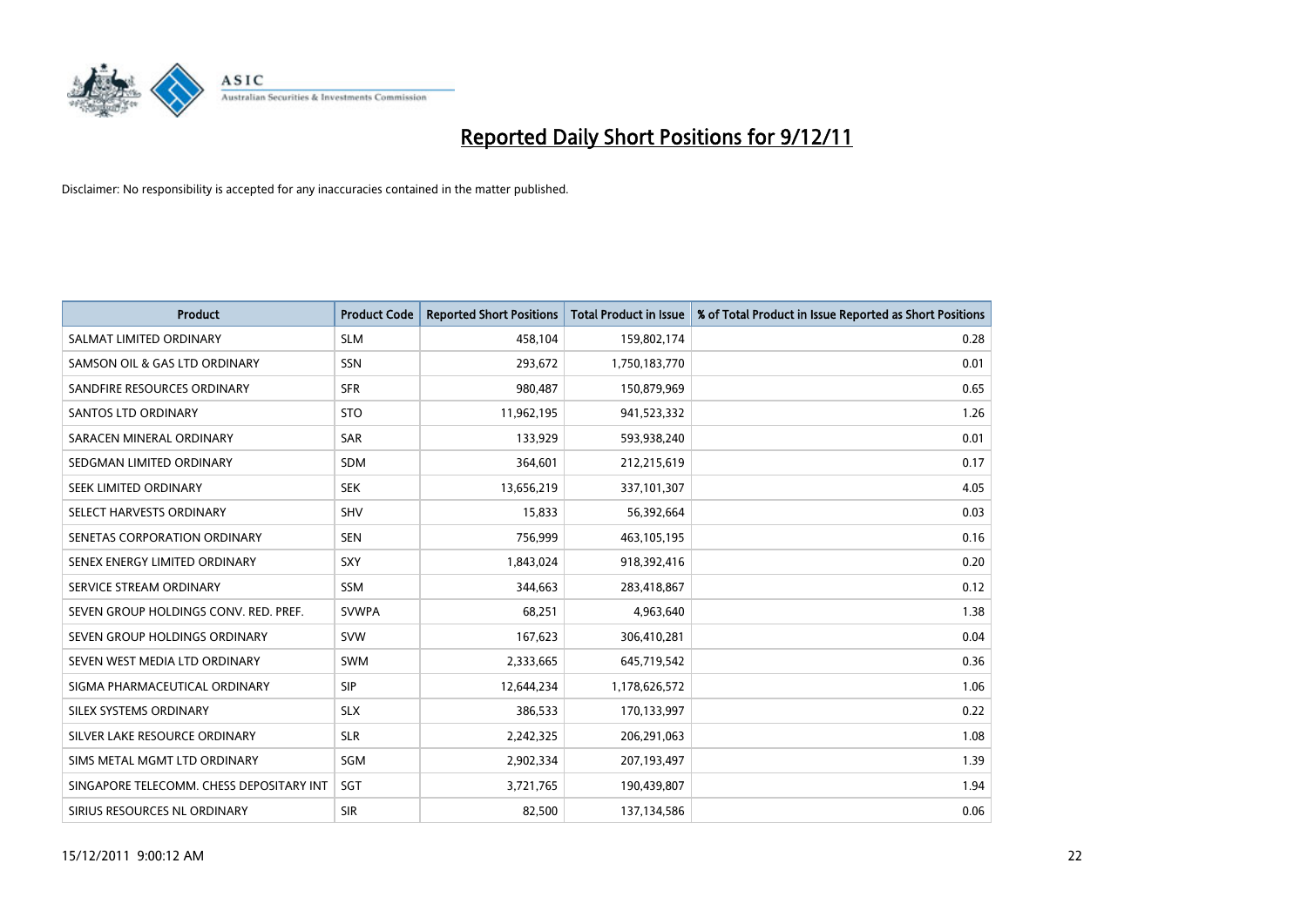

| <b>Product</b>                           | <b>Product Code</b> | <b>Reported Short Positions</b> | <b>Total Product in Issue</b> | % of Total Product in Issue Reported as Short Positions |
|------------------------------------------|---------------------|---------------------------------|-------------------------------|---------------------------------------------------------|
| SKILLED GROUP LTD ORDINARY               | <b>SKE</b>          | 59,358                          | 233,403,776                   | 0.02                                                    |
| SKY CITY ENTERTAIN, ORDINARY             | <b>SKC</b>          | 9,856                           | 576,958,340                   | 0.00                                                    |
| SMS MANAGEMENT, ORDINARY                 | <b>SMX</b>          | 109,208                         | 68,290,180                    | 0.15                                                    |
| SONIC HEALTHCARE ORDINARY                | <b>SHL</b>          | 5,201,119                       | 389,969,875                   | 1.33                                                    |
| SOUL PATTINSON (W.H) ORDINARY            | SOL                 | 9,252                           | 238,640,580                   | 0.00                                                    |
| SOUTH BOULDER MINES ORDINARY             | <b>STB</b>          | 64,155                          | 87,115,688                    | 0.07                                                    |
| SP AUSNET STAPLED SECURITIES             | <b>SPN</b>          | 3,410,843                       | 2,850,932,204                 | 0.11                                                    |
| SPARK INFRASTRUCTURE STAPLED NOTE & UNIT | SKI                 | 16,027,244                      | 1,326,734,264                 | 1.19                                                    |
| SPDR 200 FUND ETF UNITS                  | <b>STW</b>          | 8                               | 51,878,556                    | 0.00                                                    |
| SPECIALTY FASHION ORDINARY               | <b>SFH</b>          | 557,733                         | 192,086,121                   | 0.29                                                    |
| SPOTLESS GROUP LTD ORDINARY              | <b>SPT</b>          | 952,596                         | 265,454,407                   | 0.35                                                    |
| ST BARBARA LIMITED ORDINARY              | <b>SBM</b>          | 6,790,164                       | 325,615,389                   | 2.09                                                    |
| STAGING CONNECTIONS ORDINARY             | <b>STG</b>          | 2,917,189                       | 78,317,726                    | 3.72                                                    |
| STANMORE COAL LTD ORDINARY               | <b>SMR</b>          | 17,231                          | 89,791,402                    | 0.02                                                    |
| STARPHARMA HOLDINGS ORDINARY             | SPL                 | 1,532,909                       | 277,804,020                   | 0.55                                                    |
| STH AMERICAN COR LTD ORDINARY            | SAY                 | 9,200                           | 257,785,604                   | 0.00                                                    |
| STHN CROSS MEDIA ORDINARY                | <b>SXL</b>          | 3,124,588                       | 705,766,444                   | 0.43                                                    |
| STOCKLAND UNITS/ORD STAPLED              | SGP                 | 19,162,548                      | 2,316,509,153                 | 0.82                                                    |
| STRAITS RES LTD. ORDINARY                | SRO                 | 489,969                         | 324,796,141                   | 0.15                                                    |
| STW COMMUNICATIONS ORDINARY              | SGN                 | 240,358                         | 363,403,799                   | 0.06                                                    |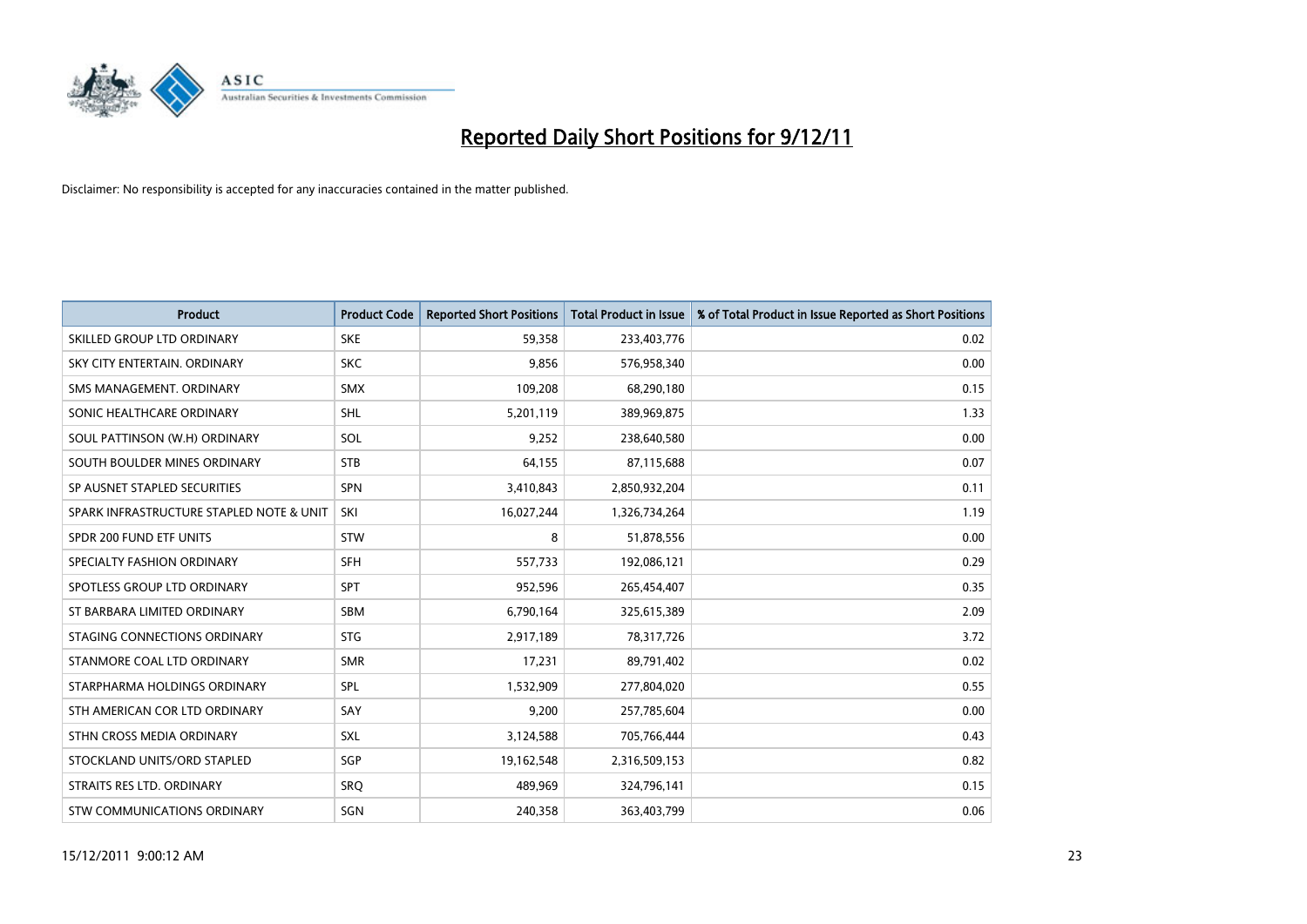

| <b>Product</b>                       | <b>Product Code</b> | <b>Reported Short Positions</b> | <b>Total Product in Issue</b> | % of Total Product in Issue Reported as Short Positions |
|--------------------------------------|---------------------|---------------------------------|-------------------------------|---------------------------------------------------------|
| SUNCORP GROUP LTD ORDINARY           | <b>SUN</b>          | 9,248,125                       | 1,286,600,980                 | 0.71                                                    |
| SUNDANCE ENERGY ORDINARY             | <b>SEA</b>          | 105,590                         | 277,098,474                   | 0.04                                                    |
| SUNDANCE RESOURCES ORDINARY          | <b>SDL</b>          | 3,478,118                       | 2,918,672,169                 | 0.11                                                    |
| SUNLAND GROUP LTD ORDINARY           | <b>SDG</b>          | 26,203                          | 201,578,526                   | 0.01                                                    |
| SUPER RET REP LTD ORDINARY           | <b>SUL</b>          | 1,575,115                       | 194,754,593                   | 0.80                                                    |
| SWICK MINING ORDINARY                | <b>SWK</b>          | 1,548                           | 236,724,970                   | 0.00                                                    |
| SYMEX HOLDINGS ORDINARY              | <b>SYM</b>          | 6,633                           | 191,593,493                   | 0.00                                                    |
| TABCORP HOLDINGS LTD ORDINARY        | <b>TAH</b>          | 2,436,548                       | 712,805,880                   | 0.33                                                    |
| <b>TALENT2 INTERNATION ORDINARY</b>  | <b>TWO</b>          | 7                               | 147,403,701                   | 0.00                                                    |
| TANAMI GOLD NL ORDINARY              | <b>TAM</b>          | 55,887                          | 260,997,677                   | 0.02                                                    |
| TAP OIL LIMITED ORDINARY             | <b>TAP</b>          | 3,095,360                       | 240,995,311                   | 1.30                                                    |
| <b>TASSAL GROUP LIMITED ORDINARY</b> | <b>TGR</b>          | 53,317                          | 146,304,404                   | 0.03                                                    |
| TATTS GROUP LTD ORDINARY             | <b>TTS</b>          | 11,826,681                      | 1,340,758,701                 | 0.88                                                    |
| TELECOM CORPORATION ORDINARY         | <b>TEL</b>          | 7,043,365                       | 1,925,409,580                 | 0.35                                                    |
| TELSTRA CORPORATION, ORDINARY        | <b>TLS</b>          | 41,577,727                      | 12,443,074,357                | 0.31                                                    |
| TEN NETWORK HOLDINGS ORDINARY        | <b>TEN</b>          | 48,189,144                      | 1,045,236,720                 | 4.63                                                    |
| TERANGA GOLD CORP CDI 1:1            | <b>TGZ</b>          | 172,867                         | 156,228,063                   | 0.10                                                    |
| TFS CORPORATION LTD ORDINARY         | <b>TFC</b>          | 97,087                          | 279,621,829                   | 0.03                                                    |
| THAKRAL HOLDINGS GRP ORDINARY/UNIT   | <b>THG</b>          | $\overline{2}$                  | 585,365,014                   | 0.00                                                    |
| THE REJECT SHOP ORDINARY             | <b>TRS</b>          | 1,474,467                       | 26,071,170                    | 5.63                                                    |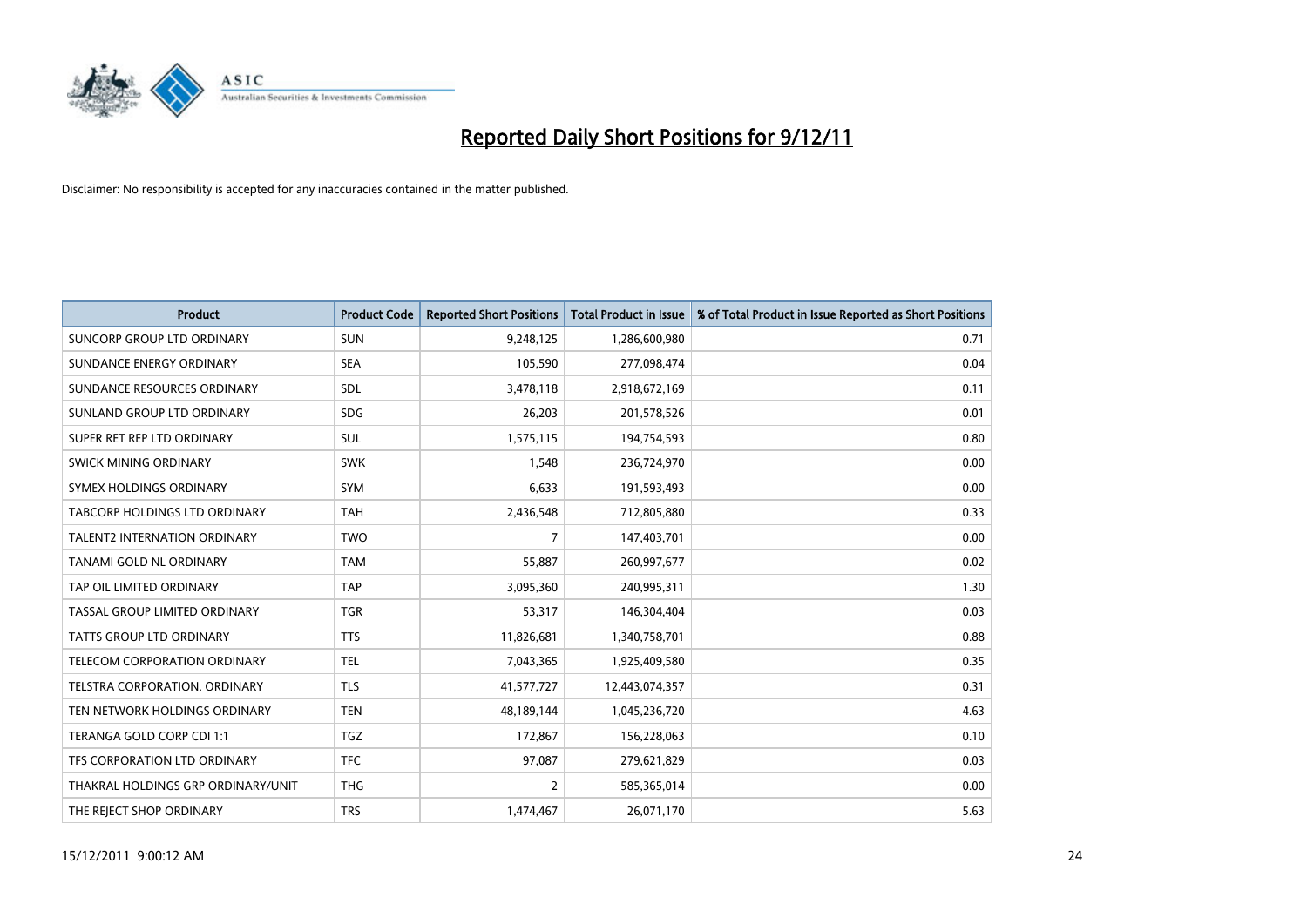

| <b>Product</b>                       | <b>Product Code</b> | <b>Reported Short Positions</b> | <b>Total Product in Issue</b> | % of Total Product in Issue Reported as Short Positions |
|--------------------------------------|---------------------|---------------------------------|-------------------------------|---------------------------------------------------------|
| THOR MINING PLC CHESS DEPOSITARY 1:1 | <b>THR</b>          | 2,307                           | 222,489,120                   | 0.00                                                    |
| THORN GROUP LIMITED ORDINARY         | <b>TGA</b>          | 81,119                          | 146,091,970                   | 0.05                                                    |
| <b>TIGER RESOURCES ORDINARY</b>      | <b>TGS</b>          | 2,079,518                       | 671,110,549                   | 0.29                                                    |
| TISHMAN SPEYER UNITS                 | <b>TSO</b>          | 41,524                          | 338,440,904                   | 0.01                                                    |
| TNG LIMITED ORDINARY                 | <b>TNG</b>          | 4,321                           | 284,803,062                   | 0.00                                                    |
| TOLL HOLDINGS LTD ORDINARY           | <b>TOL</b>          | 22,843,007                      | 717,133,875                   | 3.17                                                    |
| TORO ENERGY LIMITED ORDINARY         | <b>TOE</b>          | 35,404                          | 975,436,676                   | 0.00                                                    |
| TOWER LIMITED ORDINARY               | <b>TWR</b>          | 689,519                         | 265,176,580                   | 0.26                                                    |
| TOX FREE SOLUTIONS ORDINARY          | <b>TOX</b>          | 15,801                          | 97,626,882                    | 0.01                                                    |
| TPG TELECOM LIMITED ORDINARY         | <b>TPM</b>          | 3,314,842                       | 793,808,141                   | 0.41                                                    |
| TRANSFIELD SERVICES ORDINARY         | <b>TSE</b>          | 4,041,679                       | 547,441,639                   | 0.73                                                    |
| TRANSPACIFIC INDUST, ORDINARY        | <b>TPI</b>          | 8,593,350                       | 1,578,209,025                 | 0.54                                                    |
| TRANSURBAN GROUP TRIPLE STAPLED SEC. | <b>TCL</b>          | 3,530,509                       | 1,451,447,154                 | 0.22                                                    |
| TREASURY WINE ESTATE ORDINARY        | <b>TWE</b>          | 12,786,088                      | 647,227,144                   | 1.97                                                    |
| TRINITY GROUP STAPLED SECURITIES     | <b>TCQ</b>          | 3,419                           | 193,235,631                   | 0.00                                                    |
| TROY RESOURCES NL ORDINARY           | <b>TRY</b>          | 127,510                         | 88,509,823                    | 0.14                                                    |
| UGL LIMITED ORDINARY                 | UGL                 | 4,303,991                       | 166,047,171                   | 2.59                                                    |
| UNILIFE CORPORATION CDI 6:1          | <b>UNS</b>          | 24,985                          | 260,848,758                   | 0.01                                                    |
| UXC LIMITED ORDINARY                 | <b>UXC</b>          | 7,938                           | 306,933,250                   | 0.00                                                    |
| <b>VDM GROUP LIMITED ORDINARY</b>    | <b>VMG</b>          | 11,116                          | 932,485,103                   | 0.00                                                    |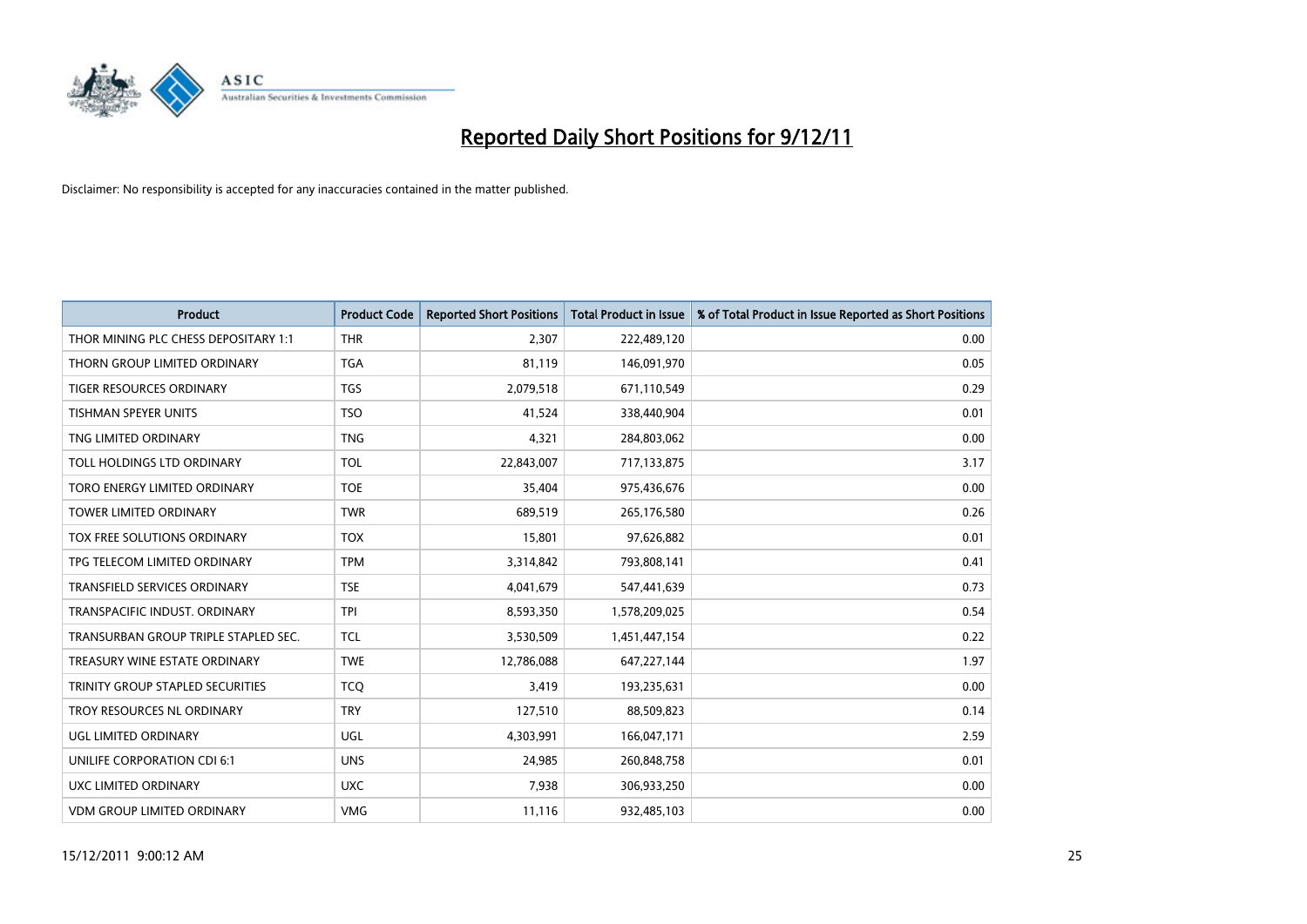

| <b>Product</b>                           | <b>Product Code</b> | <b>Reported Short Positions</b> | <b>Total Product in Issue</b> | % of Total Product in Issue Reported as Short Positions |
|------------------------------------------|---------------------|---------------------------------|-------------------------------|---------------------------------------------------------|
| <b>VENTURE MINERALS ORDINARY</b>         | <b>VMS</b>          | 324,958                         | 221,093,592                   | 0.14                                                    |
| <b>VIEW RESOURCES LTD ORDINARY</b>       | <b>VRE</b>          | 1,760                           | 881,953,670                   | 0.00                                                    |
| <b>VIRGIN AUS HLDG LTD ORDINARY</b>      | <b>VAH</b>          | 27,247,245                      | 2,210,197,600                 | 1.24                                                    |
| VITA GROUP LTD ORDINARY                  | <b>VTG</b>          | 75,190                          | 142,499,800                   | 0.05                                                    |
| VITERRA INC CDI 1:1                      | <b>VTA</b>          | 3,828                           | 68,629,939                    | 0.01                                                    |
| <b>WATPAC LIMITED ORDINARY</b>           | <b>WTP</b>          | 16,461                          | 185,160,973                   | 0.00                                                    |
| <b>WDS LIMITED ORDINARY</b>              | <b>WDS</b>          | 701                             | 144,740,614                   | 0.00                                                    |
| WEBIET LIMITED ORDINARY                  | <b>WEB</b>          | 59,693                          | 73,180,426                    | 0.08                                                    |
| <b>WESFARMERS LIMITED ORDINARY</b>       | <b>WES</b>          | 30,782,334                      | 1,005,896,289                 | 3.03                                                    |
| WESFARMERS LIMITED PARTIALLY PROTECTED   | <b>WESN</b>         | 72,214                          | 151, 175, 873                 | 0.05                                                    |
| WESTERN AREAS NL ORDINARY                | <b>WSA</b>          | 10,072,909                      | 179,735,899                   | 5.61                                                    |
| WESTERN DESERT RES. ORDINARY             | <b>WDR</b>          | 948                             | 207,477,648                   | 0.00                                                    |
| WESTFIELD GROUP ORD/UNIT STAPLED SEC     | <b>WDC</b>          | 7,604,741                       | 2,308,988,539                 | 0.32                                                    |
| <b>WESTFIELD RETAIL TST UNIT STAPLED</b> | <b>WRT</b>          | 43,714,044                      | 3,054,166,195                 | 1.38                                                    |
| <b>WESTPAC BANKING CORP ORDINARY</b>     | <b>WBC</b>          | 69,545,922                      | 3,032,149,801                 | 2.26                                                    |
| WHITE ENERGY COMPANY ORDINARY            | <b>WEC</b>          | 3,550,304                       | 316,104,241                   | 1.11                                                    |
| <b>WHITEHAVEN COAL ORDINARY</b>          | <b>WHC</b>          | 1,316,772                       | 494,535,082                   | 0.25                                                    |
| WHK GROUP LIMITED ORDINARY               | <b>WHG</b>          | 34,194                          | 265,200,652                   | 0.01                                                    |
| <b>WILDHORSE ENERGY ORDINARY</b>         | <b>WHE</b>          | 26,413                          | 250,928,627                   | 0.01                                                    |
| WINDIMURRA VANADIUM ORDINARY             | <b>WVL</b>          | 163,685                         | 154,278,674                   | 0.11                                                    |